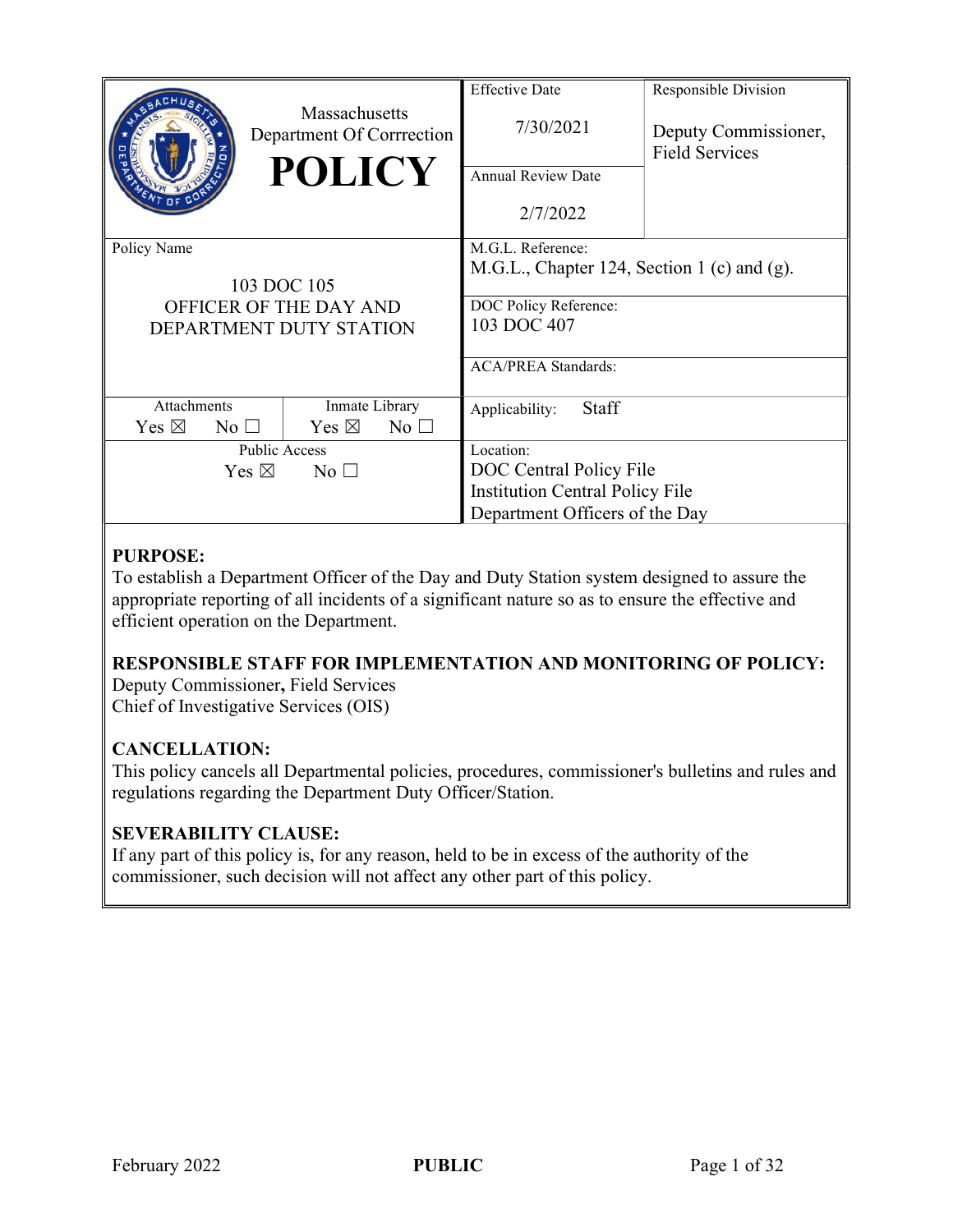# TABLE OF CONTENTS

| 105.01 | Institutional Duty Officer          | 3 |
|--------|-------------------------------------|---|
| 105.02 | Department Duty Station             | 3 |
| 105.03 | Significant Occurrences             | 4 |
| 105.04 | Duties and Responsibilities         | 5 |
| 105.05 | <b>Notification Procedures</b>      | 5 |
| 105.06 | <b>Urgent Matter Protocol</b>       | 7 |
| 105.07 | Certified Individuals Notification  | 8 |
| 105.08 | Significant Incident Weekly Reports | 8 |

# **ATTACHMENTS**

| Attachment #1 Incident Code Listing                                          |    |
|------------------------------------------------------------------------------|----|
| Attachment #2 MEMA Support Request Form                                      |    |
| Attachment #3 Staff Sexual Misconduct with Inmates Allegation Reporting Form | 32 |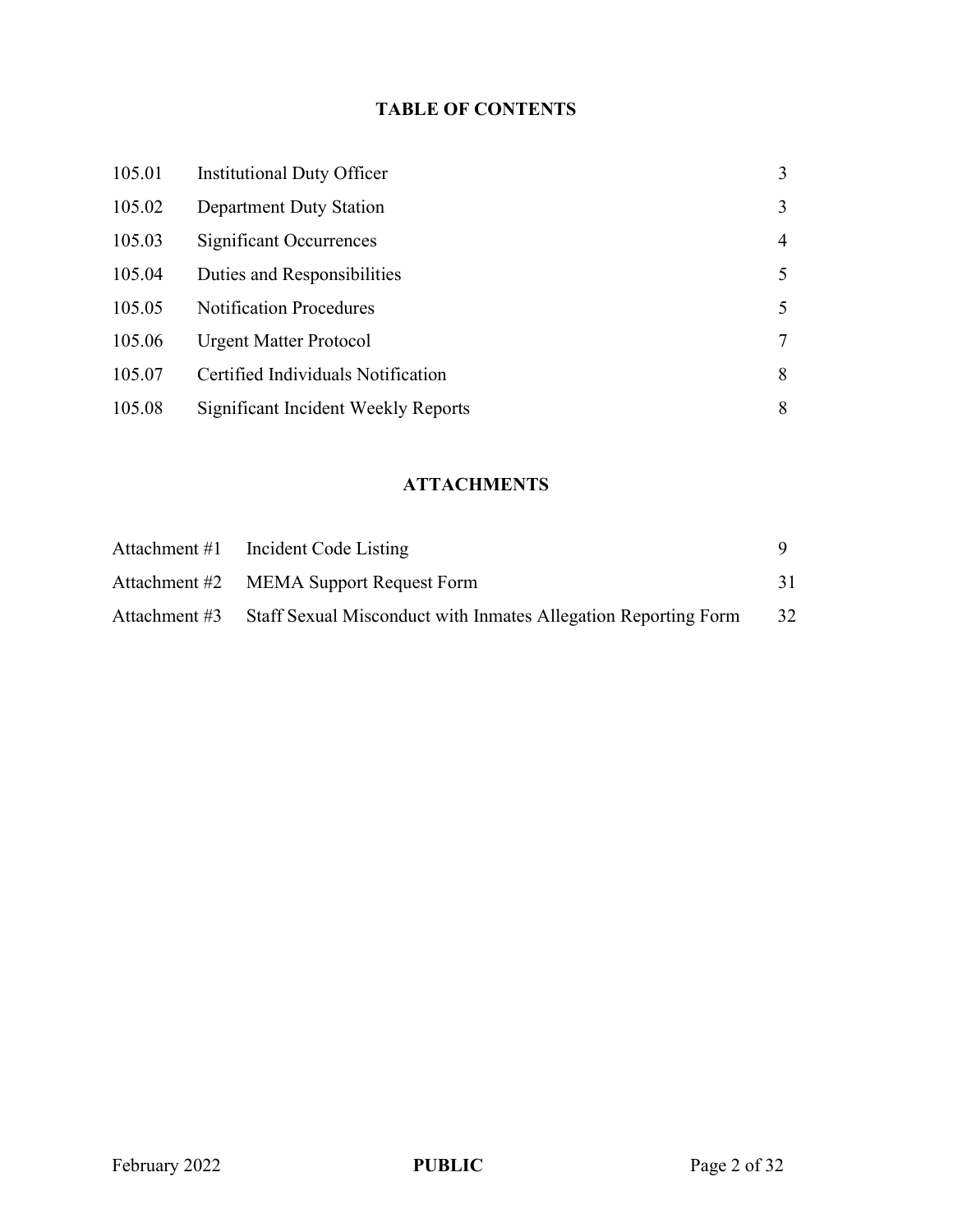### 105.01 INSTITUTIONAL DUTY OFFICER

- 1. The superintendent of each institution shall establish a written plan for an Institutional Duty Officer System. The plan should include at a minimum the following:
	- A. A list of approved institutional duty officers;
	- B. A current schedule of institution duty officers;
	- C. Requirements for documentation that personnel received applicable and appropriate standardized Department of Correction training;
- 2. The responsibilities of the institution duty officer shall include the following;
	- A. Receive notification of institutional incidents;
	- B. Determine/ensure appropriate notification to the superintendent as necessary.
	- C. Review the electronic duty log on a daily basis to ensure accuracy of entry. Update when necessary.

#### 105.02 DEPARTMENT DUTY STATION

- 1. Milford Headquarters shall maintain the Department Duty Station. The station shall be manned twenty-four (24) hours per day, seven days per week.
- 2. The Department Duty Station shall maintain an accurate and up-to-date listing of the home and cellular telephone numbers of all key departmental personnel and contact numbers for other agencies and organizations. It is the responsibility of the Chief of OIS to insure that all appropriate departmental individuals and external agencies and organizations are included in this listing and that all names and telephone numbers are current.
- 3. The Duty Station shall also maintain an active duty roster for the following on-call divisions:
	- a. Health Services;
	- b. Office of Investigative Services;
	- c. Fugitive Apprehension Unit;
	- d. Internal Affairs Unit;
	- e. Resource Management;
	- f. Office of Technology and Information Services;
	- g. Employee Assistance Services Unit;
	- h. Office of Public Affairs;
	- i. Classification;
	- j. Central Date Computation Unit;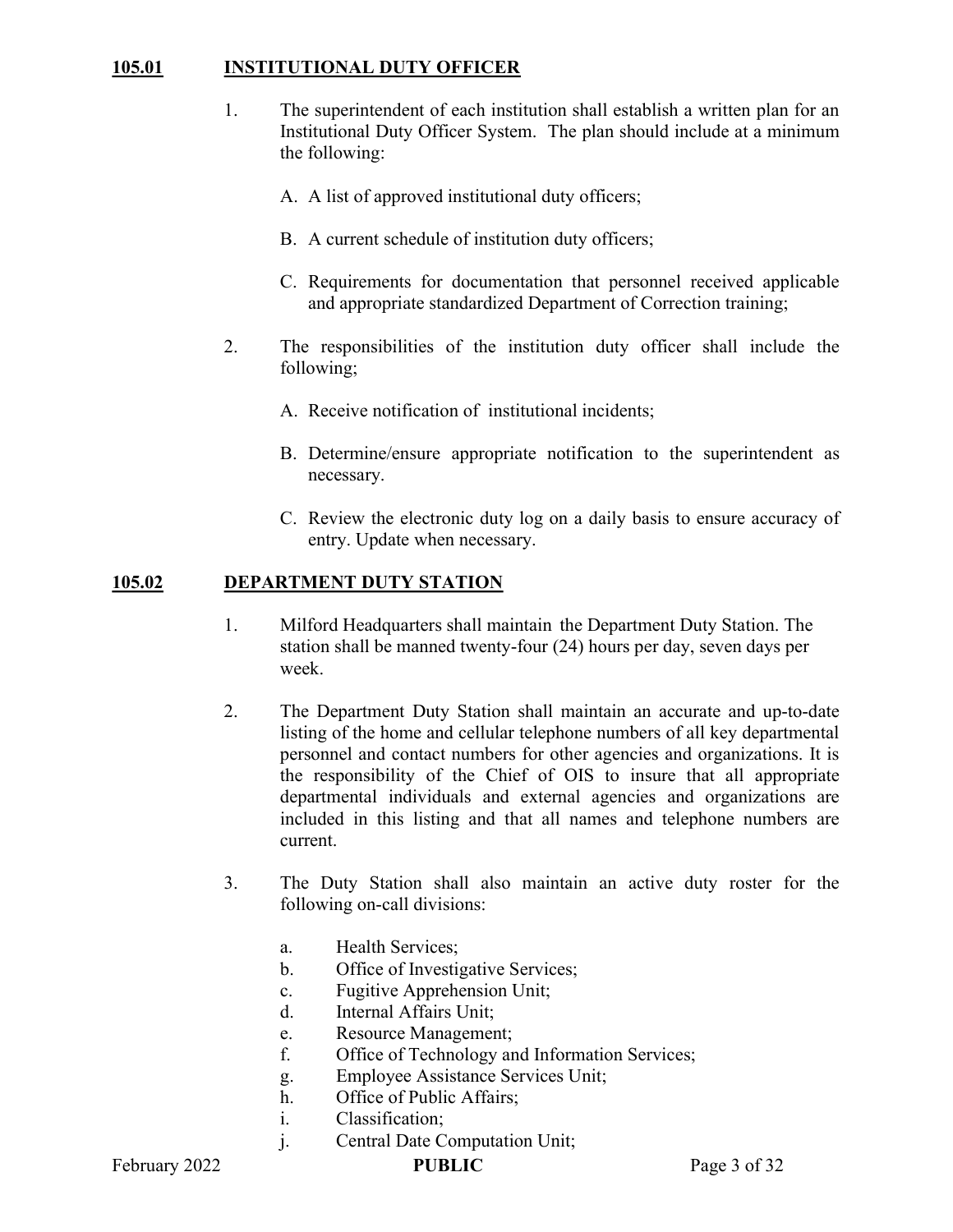- k. Special Operations
- l. Security and Technology

It will be the responsibility of the above referenced division heads to keep the Duty Station up-to-date on their duty officer schedules. A tour of duty shall normally consist of seven (7) consecutive days beginning at 9 a.m. on Monday and ending at 9:00 a.m. on the following Monday. In the event a holiday is celebrated on a Monday, this tour of duty shall end at 9:00 a.m. Tuesday. The Office of Technology and Information Services tour of duty is 4 weeks, beginning on the first Monday of the month through the first Monday of the following month.

- 4. The Department Duty Station shall be responsible for contacting agency personnel during business and non-business hours if those staff members cannot be contacted through the normal means of communications by other departmental staff or by non-departmental individuals.
- 5. All communications to and from the Department Duty Station shall be documented in the electronic duty log.
- 6. Staff assigned to the Department Duty Station shall not provide the home or cellular telephone numbers of any departmental staff member to any person seeking to contact a staff member. The staff member assigned to the Duty Station shall take the contact telephone number from the individual wishing to contact the departmental staff member. The Duty Station staff member shall then attempt to contact the departmental staff member first at that person's home. Only after the Department Duty Station staff member has been unable to contact the departmental staff member at that person's home telephone number shall the Duty Station call the staff member's cellular number and communicate the name and contact number of the person who wishes to speak to the departmental staff member.

#### 105.03 SIGNIFICANT OCCURRENCES

- 1. Significant occurrences within and / or related to the Department of Correction may include but not be limited to those codes that are listed in Attachment #1 of this policy.
- 2. During normal business hours, the appropriate Deputy Commissioner (s) shall be notified of all significant occurrences through the appropriate chain of command. The respective Deputy Commissioner of an affected division shall determine if an Urgent Matter Report will be completed in accordance with section 105.06.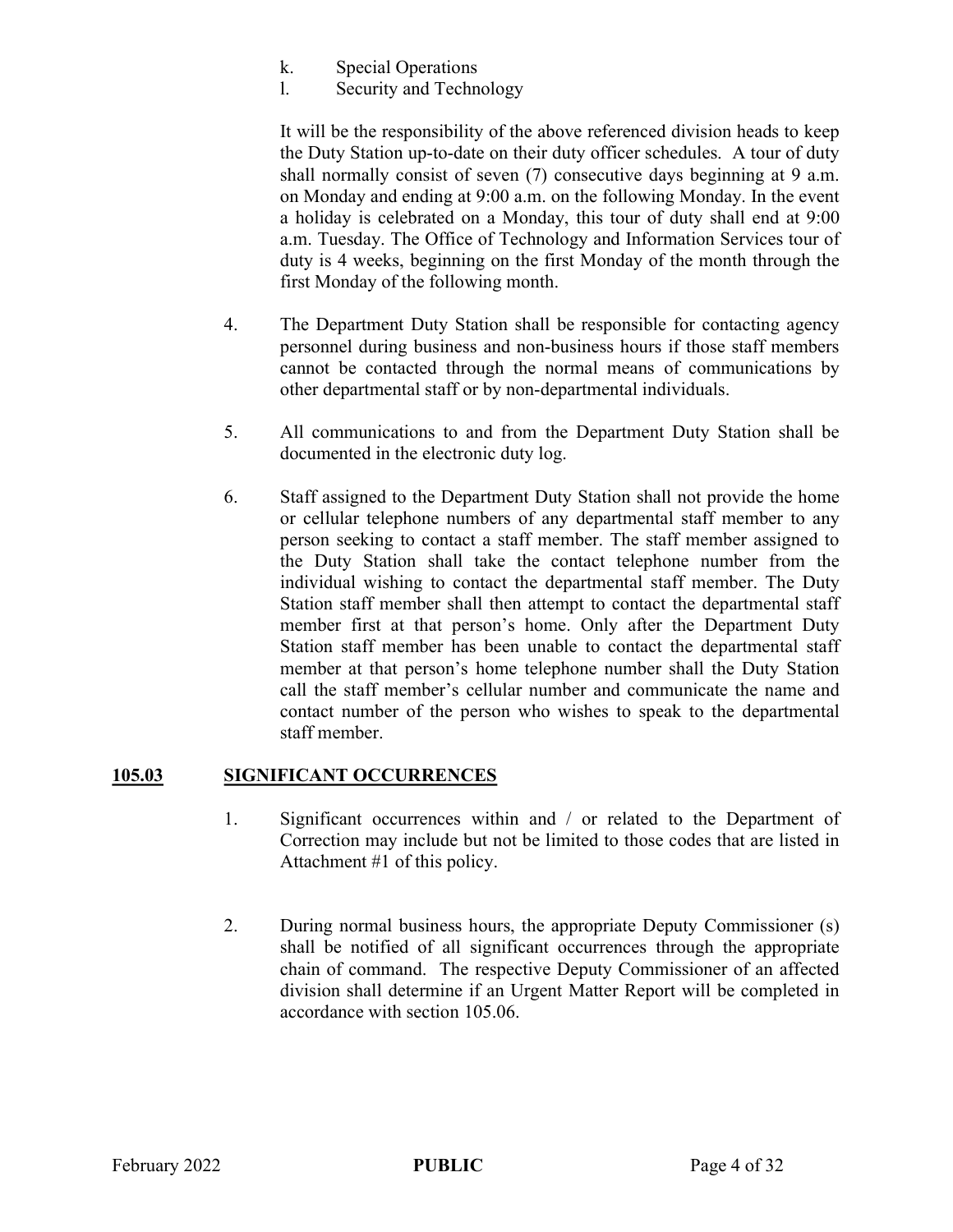### 105.04 DUTIES AND RESPONSIBILITIES

The following general procedures shall be followed in the operation of the Institution Officer of the Day/Duty Station system:

- 1. During normal business hours the appropriate Deputy Commissioners shall be notified of significant occurrences within their respective areas of responsibility by the superintendent or department head through the appropriate chain of command. The Chief of OIS or department head shall also ensure that all information regarding incidents listed in section 105.03 (1) which are deemed to be significant occurrences and for which notification is made to a Deputy Commissioner is communicated to the Department Duty Station during normal business hours for inclusion in the electronic duty log. The Superintendent or department head of the affected site shall be responsible for ensuring that the duty log entry is accurate and complete. Those significant incidents that are of an especially sensitive or confidential nature shall be documented in the electronic duty log by the Superintendent or department head alone and shall be flagged as being "Confidential" so that only staff designated by the Commissioner have access to read these entries.
- 2. When external telephone calls are received at the Duty Station, to include but not limited to the citizens and media representatives, staff assigned to the Duty Station shall be responsible for notifying the appropriate Department of Correction staff member pursuant to department policy and prompts in the electronic duty log.
- 3. The Department of Correction shall maintain an electronic duty log for all incidents that occur outside of normal business hours. Departmental Duty Station staff shall be responsible for entering information about these incidents into the log. The log shall be reviewed by the Department Duty Station Sergeants on a daily basis and they shall be responsible for ensuring all relevant information and proper coding of significant incidents reported. Issues shall be identified, addressed and corrected.

#### 105.05 NOTIFICATION PROCEDURES DURING NON-BUSINESS HOURS

- 1. When there is a significant occurrence during non-business hours, the shift commander or designee of the affected site shall notify the institution and/or division duty officer and brief that individual about the incident. Notifications to division duty officers shall be made pursuant to relevant department policy.
- 2. Following this notification, the institution duty officer shall ensure the shift commander or designee, pursuant to the approved institutional duty officer plan, that the superintendent has been informed of this significant occurrence.
- 3. The superintendent, following consultation with the shift commander shall determine if the occurrence is significant and meets the criteria described in 105.03. If the superintendent decides that there has been a significant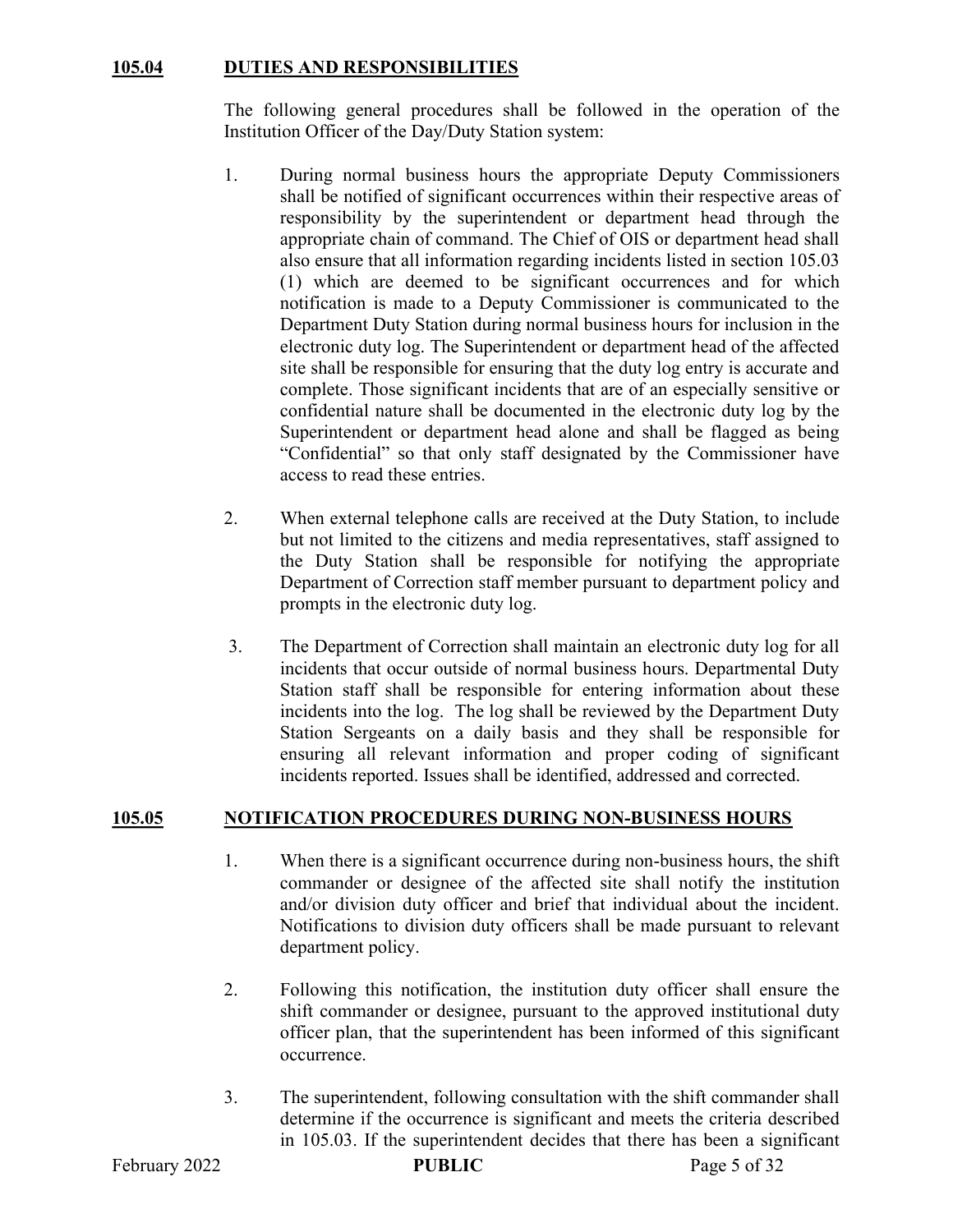occurrence as described in 105.03, s/he shall ensure that the duty station is notified by the Shift Commander. \*Note: Notifications shall be made by calling the Duty Station staff. Notifications shall not be made electronically or by any other means.

- 4. Staff assigned to the Department Duty Station shall document information in the electronic duty log, following the prompts in the log. Those significant incidents that are of an especially sensitive or confidential nature shall be documented in the electronic duty log by the superintendent/designee alone and shall be flagged as being "Confidential" so that only staff designated by the Commissioner have access to read these entries.
- 5. In those instances where a division duty officer has been informed about an incident, that division duty officer shall take action in accordance with applicable policy and/or division protocols. A division duty officer shall consult with the appropriate division head.
- 6. The Chief of OIS will be notified electronically of all incidents noted in the Departmental Duty log. For serious incidents that require immediate response or notification, the superintendent/designee shall notify the Chief of OIS via telephone. The Chief of OIS shall be responsible for notifying the Deputy Commissioner (s) of significant occurrences if the need for such communication is required and shall also determine if an Urgent Matter Report will be completed in accordance with section 105.07.
- 7. Factors for the Chief of OIS to consider when deciding whether or not to make notifications to Executive Staff members shall include:
	- a. seriousness of the impact of the incident on public safety;
	- b. seriousness of the impact of the incident on institutional or departmental operations;
	- c. seriousness of any injury suffered by any person;
	- d. potential need for assistance from any other departmental division or external agency to resolve the incident satisfactorily;
	- e. seriousness of damage to state property;
- 8. The Institutional Officer of the Day shall be responsible for ensuring that there is accurate and complete documentation in the electronic Duty Log for all notifications made during his/her tour of duty. This documentation must be completed in real time or by no later than 9:00 a.m. on the calendar day immediately following the day during which the incident occurred, using the appropriate screens.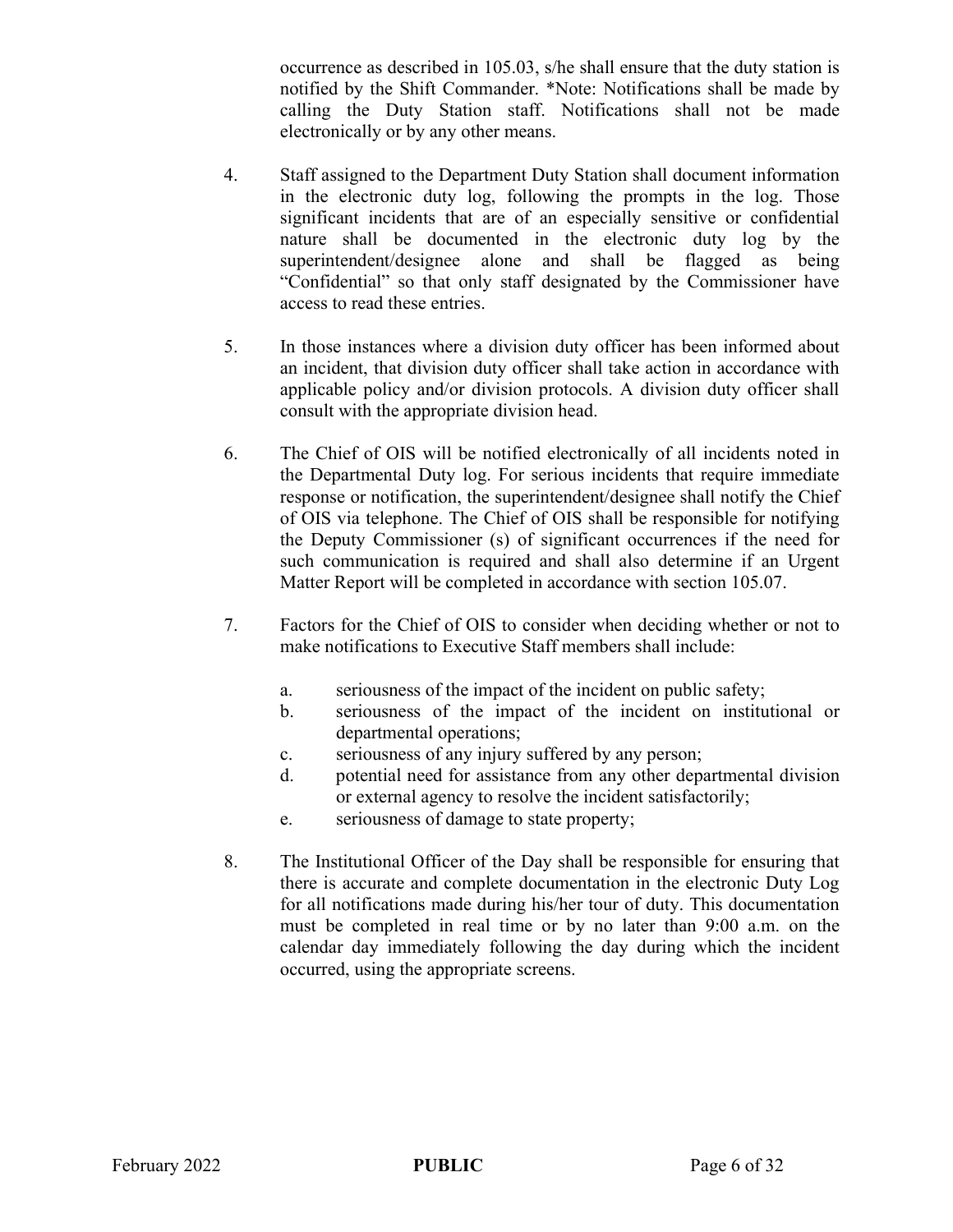### 105.06 URGENT MATTER PROTOCOL

- 1. During business hours & non-business hours, the respective Assistant Deputy Commissioner of an affected division shall be the approving authority to complete an urgent matter report.
- 2. The Classification Division shall handle all Urgent Matter Reports concerning date computation, classification and victim services.
- 3. When authorizing the approval of urgent matters, the following shall be considered in accordance with 105.03:
	- Serious impact on public safety
	- Serious impact on institution or department operations
	- Serious injury/death suffered by any person
	- Potential need for outside assistance
	- Serious damage to state property
	- High degree of public and/or media interest
	- Political impact
- 4. When directed to write an urgent matter report, the Superintendent, Director, or designee shall follow the protocol below:
	- The urgent matter report shall be drafted on the database located on the Intranet Urgent Matter Application.
	- Indicate location (affected facility/division)
	- Indicate date of report and date of occurrence.
	- $\bullet$  Indicate the type(s) of incident.
	- Describe in detail the incident; to include but not limited to: a list of Department of Correction personnel and any external agencies (i.e., DA's office, Mass State Police etc...) that have been notified and are involved; include current status of inmate and/or staff (i.e., inmate placed on AA; staff detached with pay pending investigation). If appropriate, ensure the report ends stating that matter is under investigation. Do not include victim's names, addresses or home addresses of staff.
	- If applicable include inmate's information by clicking on the inmate lookup button and selecting the specific inmate, which will automatically retrieve the following information via IMS: (name, date of birth, commit number, governing offense, sentence effective date, parole eligibility date, release date or GCD, as well as institution);
	- If staff related, click on staff lookup button and select specific staff person, which will automatically retrieve the following information from Human Resources Database (staff name, and current location). Need to select employees employment status (i.e., detached with pay, etc.).
	- If occurrence warrants outside assistance or inquiries (i.e., fire or police department, media etc.), click on Agency/Group Interested/Affected and list the specific agency.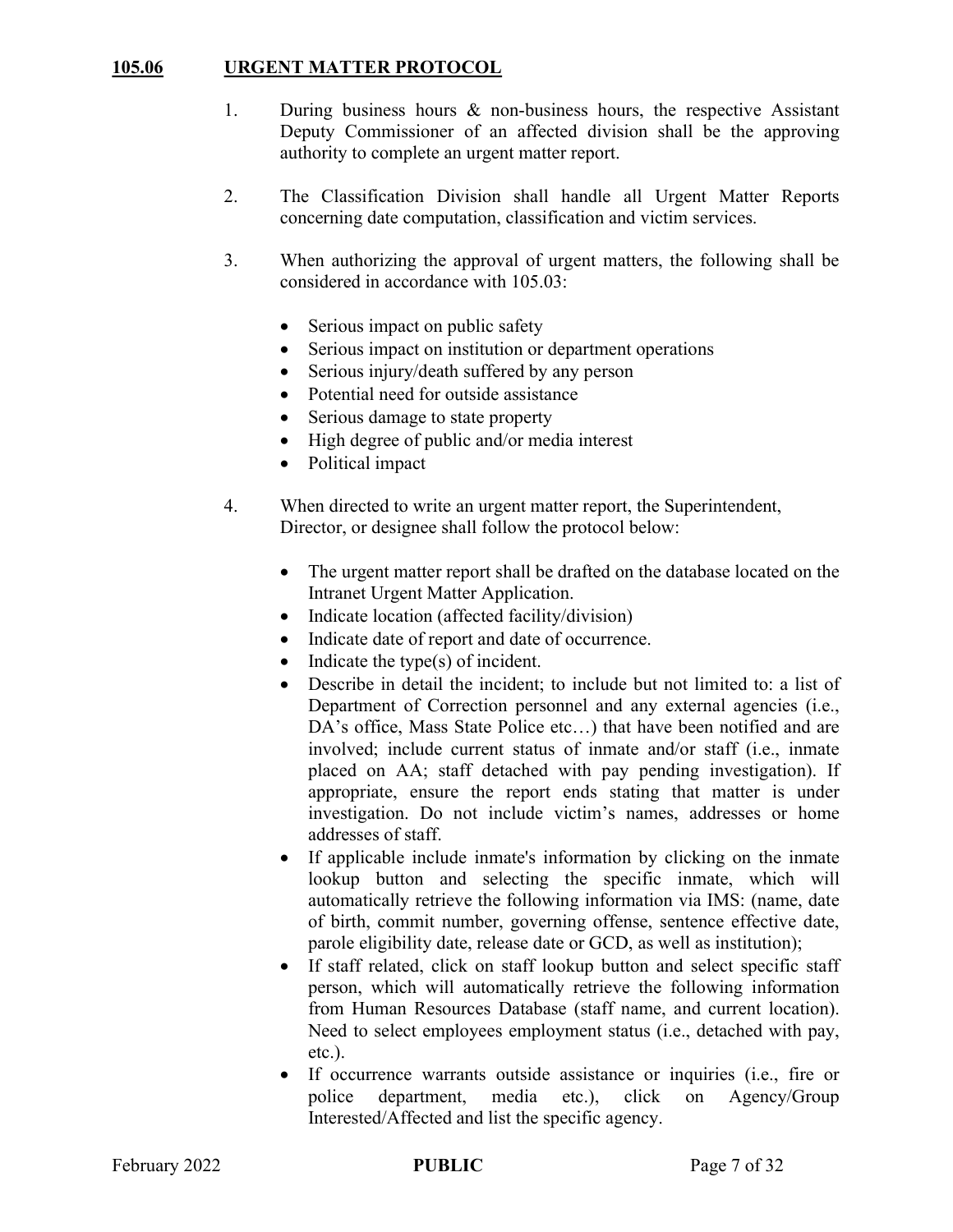- Urgent matter reports shall be drafted as soon as practical during business hours. During non-business hours the report shall be drafted at the start of the next business day.
- Once drafted, and approved by Superintendent, Director or designee submit report to the Review Group by clicking on noted button. If the report needs to be updated, staff is to use the original report and indicate what changes were made in the Update Urgent Matter Description and resubmit to the Review Group. The Commissioner's Office will review content and submit to the Urgent Matter Group.
- Call the Commissioner's Office to advise that an Urgent Matter Report(s) is forthcoming.

#### 105.07 CERTIFIED INDIVIDUALS NOTIFICATION

 During business hours the VSU shall notify any petitioner(s) previously approved for such notification by the Department of Criminal Justice Information Services in accordance with 103 DOC 407, Victim Service Unit, section 407.10. During non-business hours, the Duty Station shall notify any petitioner(s) previously approved for such notification by the Department of Criminal Justice Information Services in accordance with 103 DOC 407, Victim Service Unit, section 407.10.

In the event of an escape, or release from custody without prior notification, phone notification will be made. If verbal notification cannot be made after trying the telephone number(s) of the certified individual in the Victim Notification Registry (VNR) database, the local police

department where the certified person resides shall be contacted to assist with prompt notification. The request to the local police department shall be documented in the Victim Communication Tab of the VNR database. The Director of the Victim Service Unit shall be notified by the duty station the next business day to provide follow-up notification by mail to the certified petitioner.

In the event of an inmate death or Emergency Escorted Trip (EET) during non-business hours, the Department Duty station shall notify certified petitioners as soon as possible by telephone and log in the Victim Communication Tab of the VNR database. The Victim Service Unit shall provide follow-up notification by mail the next business day.

#### 105.08 SIGNIFICANT INCIDENT REPORT

At each Executive Staff meeting, the Deputy Commissioner of Field Services Division shall report on significant trends that occurred during the prior weeks.

In the event of a department wide loss of computer infrastructure; a contingency plan for Continuity of Operations Plan (COOP) is located in the Field Services Division Office.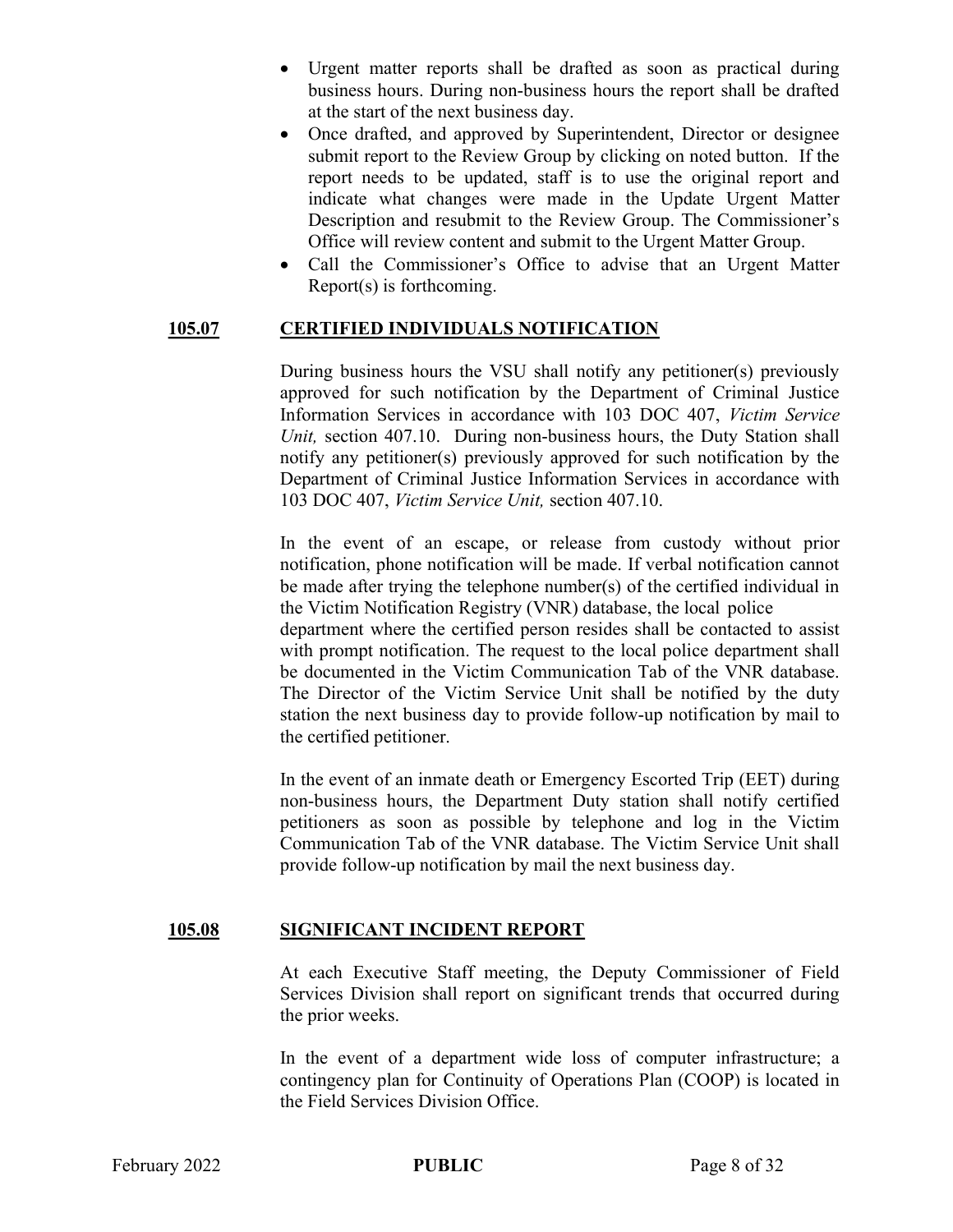# DEPARTMENT DUTY STATION INCIDENT CODE LISTINGS

| <b>ALAR</b>     | <b>ALARM</b>                                               |
|-----------------|------------------------------------------------------------|
| APP             | <b>APPREHENSION</b>                                        |
| ARR             | <b>ARREST STAFF</b>                                        |
| ARR             | <b>ARREST CIVILIAN/VISITOR</b>                             |
| <b>ARR</b>      | <b>ARREST INMATE</b>                                       |
| <b>ASLT</b>     | <b>STAFF ASSAULT</b>                                       |
| ATT ELO         | ATTEMPTED ELOPMENT - MASAC @ PLYMOUTH                      |
| <b>ATT SUI</b>  | <b>ATTEMPTED SUICIDE</b>                                   |
| <b>BMB</b>      | <b>BOMB THREAT</b>                                         |
| <b>DIS</b>      | DISORDERS/DISTURBANCE IN FACILITY                          |
| <b>DTH</b>      | DEATH STAFF (ON DUTY)                                      |
| <b>DTH</b>      | <b>INMATE DEATH</b>                                        |
| <b>ELO</b>      | ELOPEMENT - MASAC @ PLYMOUTH                               |
| <b>ENVIRON</b>  | ENVIRONMENTAL DISORDER                                     |
| EOC             | <b>EXPOSURE OF CONCERN</b>                                 |
| <b>EPSC</b>     | EXTERNAL PUBLIC SAFETY CONTACTS  Non-Business/Business     |
| <b>ESCAPE</b>   | ESCAPE:CUSTODY/FURL/COMM.RELEASE Non-business/Business     |
| FI              | <b>FIREARM INCIDENT</b>                                    |
| <b>FIGHT</b>    | <b>INMATE FIGHT</b>                                        |
| <b>FUR</b>      | <b>EMERGENCY RELEASE UNDER ESCORT</b>                      |
| <b>HOSTAGE</b>  |                                                            |
| <b>HS</b>       | HUNGER STRIKE                                              |
| <b>INFO</b>     | INMATE INFO REQUEST-CJIS/LAW ENFORCN Non-business/Business |
| <b>INJUST</b>   |                                                            |
| <b>INST FAL</b> |                                                            |
| <b>INQUIRY</b>  |                                                            |
| <b>MANDT</b>    | <b>MANUAL HOLD</b>                                         |
| <b>MED</b>      | UNANTICIPATED MEDICAL TRIPS                                |
| <b>MEMA</b>     | MEMA ASSISTANCE REQUESTED Non-business/Business            |
| MVI             | <b>MOTOR VEHICLE INCIDENTS</b>                             |
| NOTIF           | CERTIFIED INDIVIDUALS NOTIFICATION Non-business only       |
| <b>NUKE</b>     | NUCLEAR EMERGENCY                                          |
| <b>OTHER</b>    | OTHER SIGNIFICANT OCCURANCES                               |
| <b>POLICE</b>   | STATE POLICE ASSISTANCE REQUESTED  Non-business/Business   |
| <b>PPD</b>      | PHYSICAL PLANT PROBLEMS                                    |
| <b>RHC</b>      | RETURN TO HIGHER CUSTODY  Non-business/Business            |
| <b>SIB</b>      | <b>SELF INJURIOUS BEHAVIOR</b>                             |
| SEXASSLT        | SEXUAL ASSAULT - INMATE VICTIM Non-business/Business       |
| <b>SUI</b>      | <b>SUICIDE</b>                                             |
| <b>UOF</b>      | <b>USE OF FORCE</b>                                        |
|                 | WORK CREW EMERGENCY WORK CREW REQUESTNon-business only     |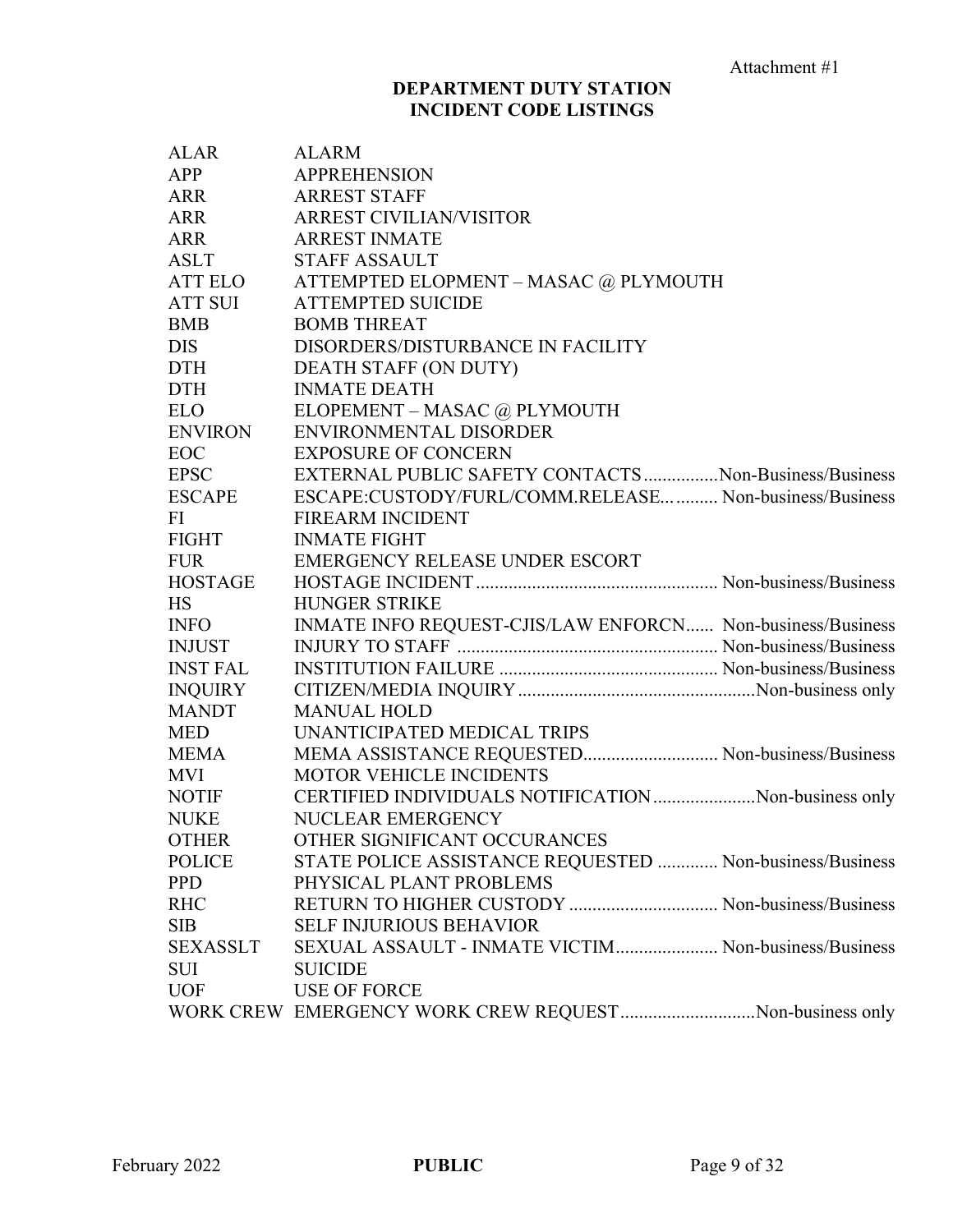# DEPARTMENT DUTY STATION

# INCIDENT CODE LISTING

| <b>INCIDENT</b><br><b>CODE</b> | <b>DESCRIPTION</b>                                                                                                                                                                                              | <b>STATUS</b> |
|--------------------------------|-----------------------------------------------------------------------------------------------------------------------------------------------------------------------------------------------------------------|---------------|
| $ALAR - D$                     | ALARMS (INDUSTRIES, TRAINING ACADEMY,<br><b>WARREN Hall ETC.)</b>                                                                                                                                               | <b>ACTIVE</b> |
|                                | *REPORTING INSTITUTION/DIVISION<br><i><b>*TYPE OF ALARM REPORTED</b></i><br>*BRIEF DESCRIPTION OF INCIDENT<br>*DATE/TIME SUPERINTENDENT NOTIFIED<br>*DATE/TIME ADC NOTIFIED<br>*DATE/TIME DUTY OFFICER NOTIFIED |               |

| <b>INCIDENT</b> | <b>DESCRIPTION</b>                                                                                                                                                                                                                                                         | <b>STATUS</b> |
|-----------------|----------------------------------------------------------------------------------------------------------------------------------------------------------------------------------------------------------------------------------------------------------------------------|---------------|
| CODE            |                                                                                                                                                                                                                                                                            |               |
| $APP - B$       | <b>APPREHENSION</b>                                                                                                                                                                                                                                                        | <b>ACTIVE</b> |
|                 | *OBTAIN INMATE NAME AND ID DATA<br>*IF PAROLE VIOLATION NOTIFY PAROLE<br><b>CENTRAL OFFICE</b><br>*CONFIRM WARRANT VIA APPREHENSION UNIT<br>*NOTIFY APPREHENSION UNIT<br>*IF FURLOUGH, NOTIFY INSTITUTION<br>*NOTIFY APPROPRIATE ADC<br>*NOTIFY PUBLIC AFFAIRS IF DIRECTED |               |

| <b>INCIDENT</b> | <b>DESCRIPTION</b>                                                                                                                                                                                                                                                                                                                                                                   | <b>STATUS</b> |
|-----------------|--------------------------------------------------------------------------------------------------------------------------------------------------------------------------------------------------------------------------------------------------------------------------------------------------------------------------------------------------------------------------------------|---------------|
| <b>CODE</b>     |                                                                                                                                                                                                                                                                                                                                                                                      |               |
| ARR-F           | <b>ARREST STAFF</b>                                                                                                                                                                                                                                                                                                                                                                  | <b>ACTIVE</b> |
|                 | *OBTAIN STAFF NAME, TITLE<br>*AFFECTED FACILITY<br><b>*REPORTING STAFF</b><br>*ARRESTING AGENCY/CONTACT INFORMATION<br>*OFFENSE/CHARGES<br>*DATE/TIME OF ARREST<br>*DATE/TIME SUPERINTENDENT NOTIFIED<br>*DATE/TIME ADC NOTIFIED (DURING BUSINESS<br>HOURS)<br>*NOTIFY PUBLIC AFFAIRS REPRESENTATIVE (IF<br>DIRECTED BY DUTY OFFICER)<br>*NOTIFY DUTY OFFICER (AFTER BUSINESS HOURS) |               |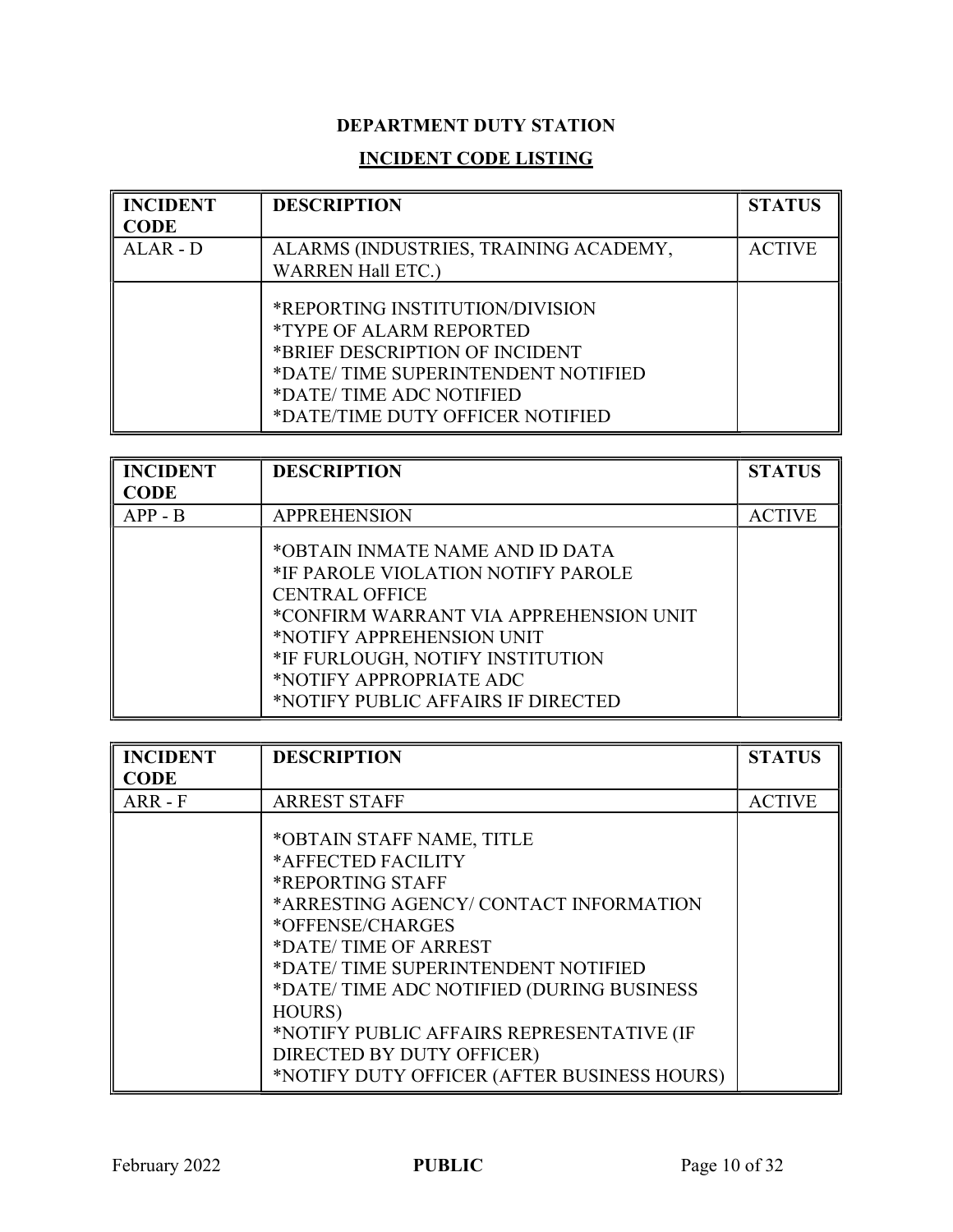| <b>INCIDENT</b> | <b>DESCRIPTION</b>                                                                                                                                                                                                                                                                                                                                                                 | <b>STATUS</b> |
|-----------------|------------------------------------------------------------------------------------------------------------------------------------------------------------------------------------------------------------------------------------------------------------------------------------------------------------------------------------------------------------------------------------|---------------|
| CODE            |                                                                                                                                                                                                                                                                                                                                                                                    |               |
| ARR - FF        | <b>ARREST CIVILIAN/VISITOR</b>                                                                                                                                                                                                                                                                                                                                                     | <b>ACTIVE</b> |
|                 | *AFFECTED FACILITY<br>*OBTAIN NAME and ID DATA OF INDIVIDUAL<br><b>ARRESTED</b><br>*REPORTING STAFF<br>*ARRESTING AGENCY/CONTACT INFORMATION<br>*OFFENSE/CHARGES<br>*DATE/TIME OF ARREST<br>*DATE/TIME SUPERINTENDENT NOTIFIED<br>*DATE/TIME ADC NOTIFIED<br>*NOTIFY PUBLIC AFFAIRS REPRESENTATIVE (IF<br>DIRECTED BY DUTY OFFICER)<br>*NOTIFY DUTY OFFICER (AFTER BUSINESS HOURS) |               |

| <b>INCIDENT</b> | <b>DESCRIPTION</b>                                                                                                                                                                                                                                                                                                                                                                                                                                       | <b>STATUS</b> |
|-----------------|----------------------------------------------------------------------------------------------------------------------------------------------------------------------------------------------------------------------------------------------------------------------------------------------------------------------------------------------------------------------------------------------------------------------------------------------------------|---------------|
| <b>CODE</b>     |                                                                                                                                                                                                                                                                                                                                                                                                                                                          |               |
| ARR - FFF       | <b>ARREST INMATE</b>                                                                                                                                                                                                                                                                                                                                                                                                                                     | <b>ACTIVE</b> |
|                 | *AFFECTED FACILITY<br>*REPORTING STAFF<br>*OBTAIN INMATE NAME and ID DATA<br>*ARRESTNG AGENCY/CONTACT INFORMATION<br>*OFFENSE/CHARGE(S), BRIEF DESCRIPTION OF<br><b>INCIDENT</b><br>*DATE/TIME OF ARREST<br>*LOCATION OF ARREST<br>*LOCATION OF WHERE INMATE IS BEING HELD<br>*DATE/TIME SUPERINTENDENT NOTIFIED<br>*DATE/TIME ADC NOTIFIED<br>*NOTIFY PUBLIC AFFAIRS REPRESENTATIVE<br>*DATE/TIME DUTY OFFICER NOTIFIED(AFTER<br><b>BUSINESS HOURS)</b> |               |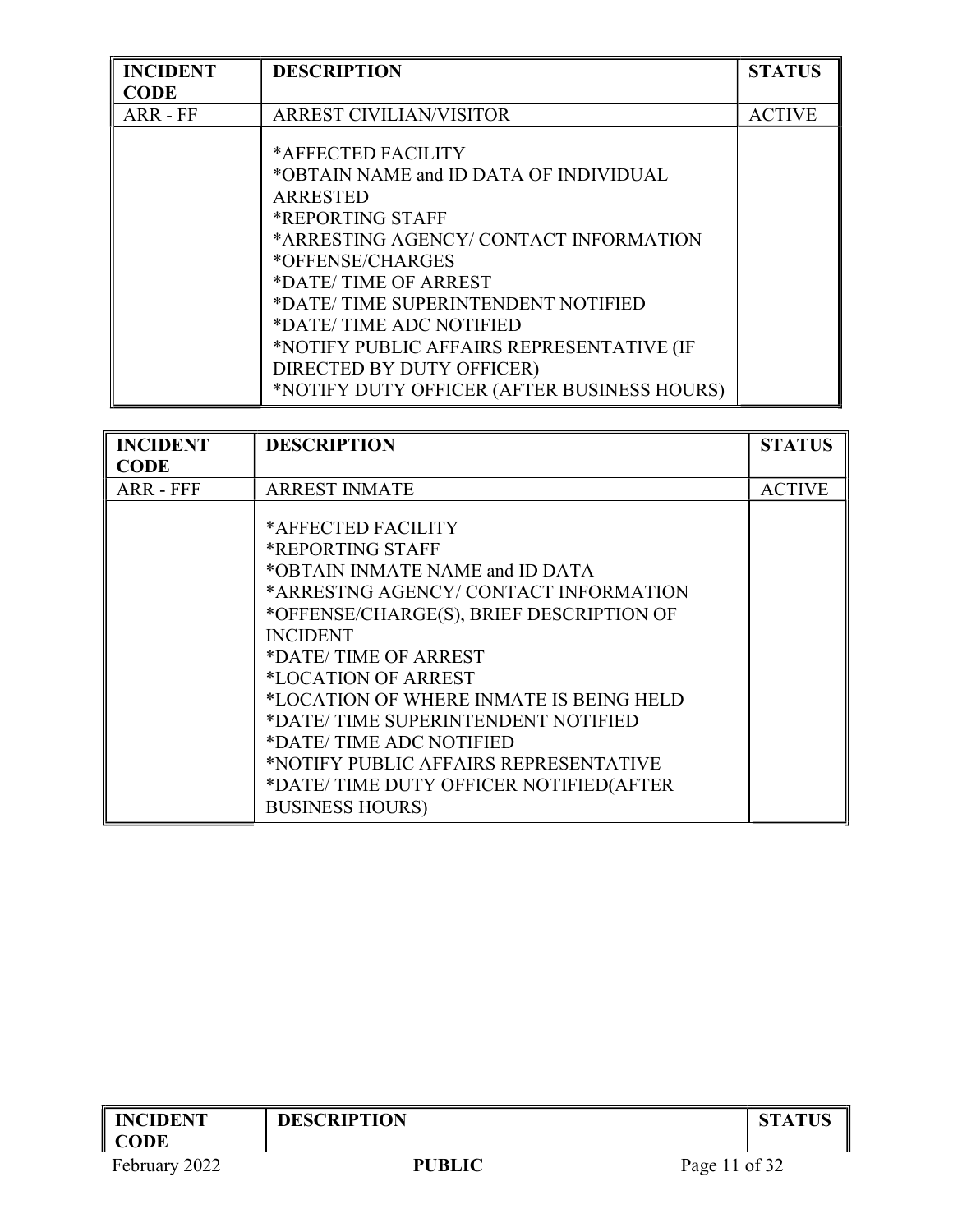| $ASLT - G$ | <b>ASSAULT ON STAFF</b>                                                           | Active |
|------------|-----------------------------------------------------------------------------------|--------|
|            | *STAFF, NAME, TITLE                                                               |        |
|            | *REPORTING STAFF                                                                  |        |
|            | *AFFECTED FACILITY                                                                |        |
|            | *NAME(S) OF ASSAILANT                                                             |        |
|            | *INJURIES SUSTAINED                                                               |        |
|            | *TYPE OF ASSAULT, WEAPONS, FLUIDS(SPECIFY<br>TYPE i.e. BLOOD, CHEMICAL)ETC./BRIEF |        |
|            | <b>DESCRIPTION OF EVENT</b>                                                       |        |
|            | *MEDICAL TREATMENT RECEIVED, I.E, OUTSIDE<br><b>HOSPITAL</b>                      |        |
|            | *DATE/TIME SUPERINTENDENT NOTIFIED                                                |        |
|            | *NOTIFY HEALTH SERVICES DUTY OFFICER (IF<br>ASSUALT IS ON A HEALTH CARE EMPLOYEE) |        |
|            | *DATE/TIME DUTY OFFICER NOTIFIED (NON-<br><b>BUSINESS HOURS)</b>                  |        |
|            | *DATE/TIME ADC NOTIFIED (IF DIRECTED BY DUTY<br>OFFICER)                          |        |

| <b>INCIDENT</b><br><b>CODE</b> | <b>DESCRIPTION</b>                                                                                                                                                                                                                                                      | <b>STATUS</b> |
|--------------------------------|-------------------------------------------------------------------------------------------------------------------------------------------------------------------------------------------------------------------------------------------------------------------------|---------------|
| <b>ATT ELOP</b>                | <b>ATTEMPTED ELOPEMENT</b><br>EXTERNAL PUBLIC SAFETY CONTACTS                                                                                                                                                                                                           | <b>ACTIVE</b> |
|                                | *AFFECTED FACILITY<br>*REPORTING STAFF<br>*EXTERNAL AGENCY / CONTACT INFORMATION<br><i><b>*CIRCUMSTANCES</b></i><br>*DATE / TIME OF CONTACT<br>*DATE / TIME SUPERINTENDENT NOTIFIED<br>*DATE / TIME ADC NOTIFIED<br>*DATE / TIME DUTY OFFICER (AFTER BUSINESS<br>HOURS) |               |
| <b>INCIDENT</b><br><b>CODE</b> | <b>DESCRIPTION</b>                                                                                                                                                                                                                                                      | <b>STATUS</b> |
| <b>ATT SUI</b>                 | <b>ATTEMPTED SUICIDE</b>                                                                                                                                                                                                                                                | <b>ACTIVE</b> |
| February 2022                  | <b>PUBLIC</b>                                                                                                                                                                                                                                                           | Page 12 of 32 |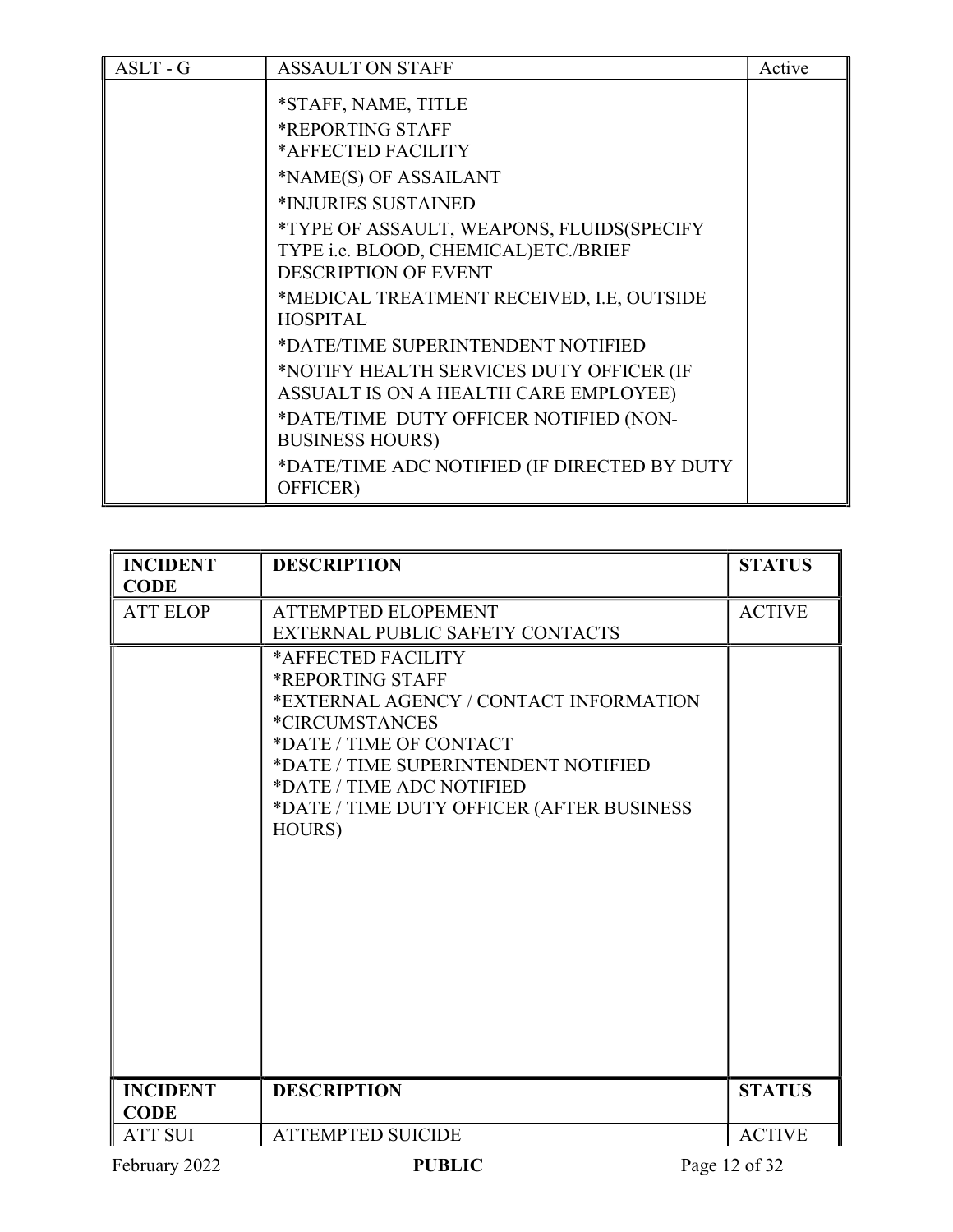| *AFFECTED FACILITY<br>*NAME/COMMITMENT NUMBER OF INMATE<br>*TYPE OF COMMITMENT (I.E., CIVIL, 52A)<br>*BRIEF DESCRIPTION OF EVENT<br>*MEDICAL TREATMENT RECEIVED (I.E. AT<br>FACILITY OR OUTSIDE HOSPITAL)<br>*DATE/TIME SUPERINTENDENT NOTIFIED<br>*DATE/TIME DUTY OFFICER NOTIFIED (DURING<br><b>NON-BUSINESS HOURS)</b><br>*DATE/TIME ADC NOTIFIED (IF DIRECTED BY<br><b>DUTY OFFICER)</b><br>*DATE/TIME DEPUTY COMMISSIONER OF<br>PRISONS NOTIFIED ((IF DIRECTED BY DUTY<br>OFFICER) |  |
|-----------------------------------------------------------------------------------------------------------------------------------------------------------------------------------------------------------------------------------------------------------------------------------------------------------------------------------------------------------------------------------------------------------------------------------------------------------------------------------------|--|
| *DATE/TIME HEALTH SERVICES NOTIFIED (NON-<br>BUSINESS HOURS ONLY IF DIRECTED BY DDO<br>AND OUTSIDE HOSPITAL IS REQUIRED)<br>*NOTIFY PUBLIC AFFAIRS<br>*MEDICAL OR MENTAL HEALTH STAFF<br>DETERMINING INCIDENT AS AN ATTEMPTED<br><b>SUICIDE</b>                                                                                                                                                                                                                                         |  |

| <b>INCIDENT</b><br><b>CODE</b> | <b>DESCRIPTION</b>                                                                                                                                                                                                                                                                                    | <b>STATUS</b> |
|--------------------------------|-------------------------------------------------------------------------------------------------------------------------------------------------------------------------------------------------------------------------------------------------------------------------------------------------------|---------------|
| <b>BOMB</b> - H                | <b>BOMB/THREAT</b>                                                                                                                                                                                                                                                                                    | <b>ACTIVE</b> |
|                                | *AFFECTED FACILITY<br>*REPORTING STAFF<br>*DESCRIPTION OF THREAT (I.E., TYPE BOMB,<br>LOCATION)<br>*DATE/TIME SUPERINTENDENT NOTIFIED<br>*NOTIFY DUTY OFFICER (DURING NON-BUSINESS<br><b>HOURS</b><br>*DATE/TIME ADC NOTIFIED<br>*NOTIFY PUBLC AFFAIRS REPRESENTATIVE (IF<br>DIRECTED BY DUTY OFFICER |               |

| <b>EODE</b> NT | <b>DESCRIPTION</b>                                                | <b>STATUS</b> |
|----------------|-------------------------------------------------------------------|---------------|
| DIS-L          | DISORDERS/DISTURBANCE IN A FACILITY (SEE<br><b>ATTACHMENT IA)</b> | <b>ACTIVE</b> |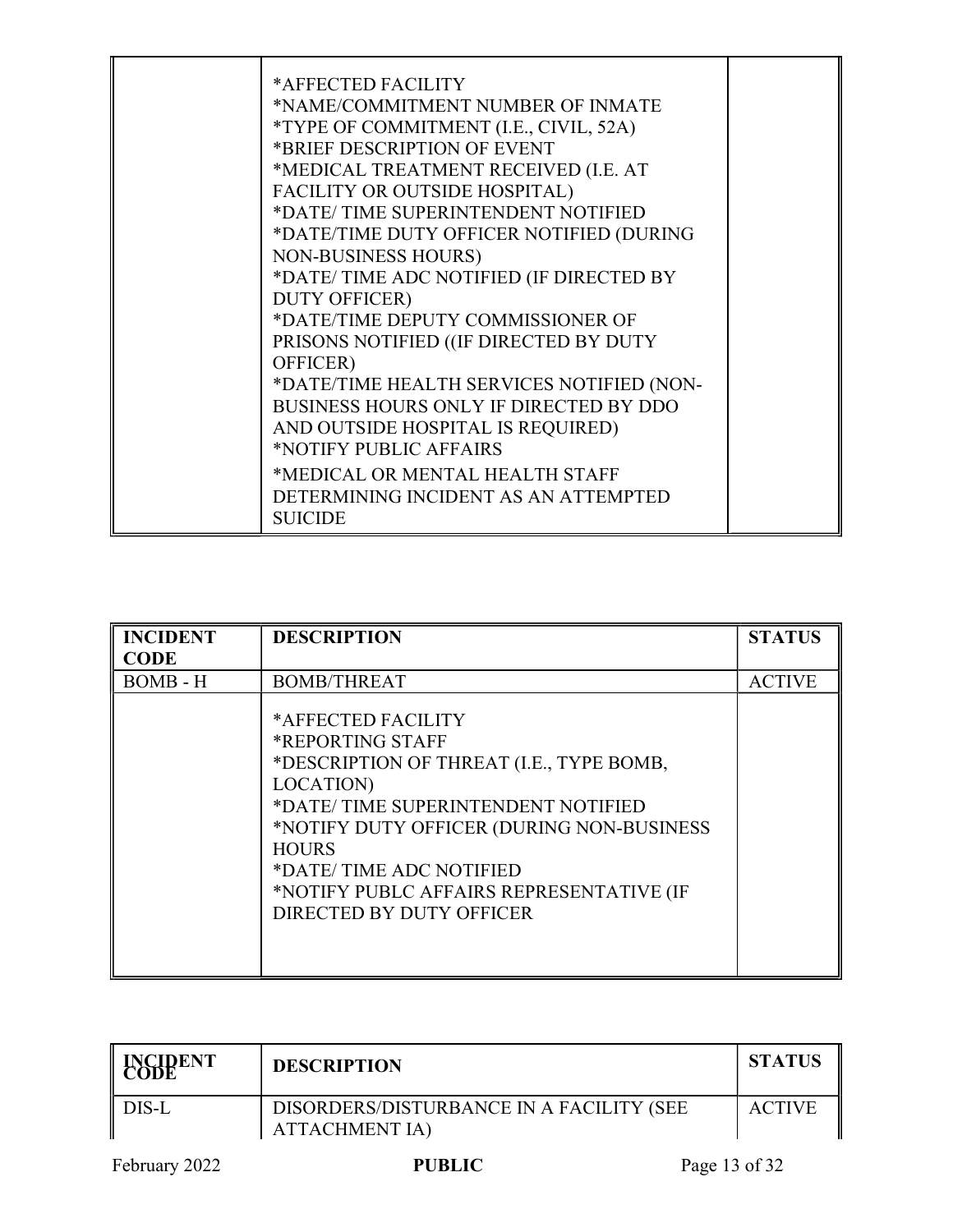| *AFFECTED FACILITY<br><i>*TYPE OF DISORDER/DISTURBANCE</i><br>*BRIEF DESCRIPTION OF EVENTS TO INCLUDE:<br><b>INJURIES OF STAFF AND INMATES</b><br>*DATE/TIME SUPERINTENDENT NOTIFIED<br>*DATE/TIME DUTY OFFICER NOTIFIED (NON-<br><b>BUSINESS HOURS ONLY)</b><br>*DATE/TIME ADC NOTIFIED |  |
|------------------------------------------------------------------------------------------------------------------------------------------------------------------------------------------------------------------------------------------------------------------------------------------|--|
| *DATE/TIME DEPUTY COMMISSIONER PRISON<br>DIVISION NOTIFIED<br>*DATE/TIME SPECIAL OPERATIONS ACTIVATED<br>*NOTIFY PUBLIC AFFAIRS REPRESENTATIVE<br>*NOTIFY HEALTH SERVICES DUTY OFFICER                                                                                                   |  |

| <b>INCIDENT</b> | <b>DESCRIPTION</b>                                                                                                                                                                                                                                                                                                                                                                                                                                                  | <b>STATUS</b> |
|-----------------|---------------------------------------------------------------------------------------------------------------------------------------------------------------------------------------------------------------------------------------------------------------------------------------------------------------------------------------------------------------------------------------------------------------------------------------------------------------------|---------------|
| <b>CODE</b>     |                                                                                                                                                                                                                                                                                                                                                                                                                                                                     |               |
| $DTH - K$       | DEATH OF STAFF MEMBER (ON-DUTY)                                                                                                                                                                                                                                                                                                                                                                                                                                     | <b>ACTIVE</b> |
|                 | *NAME OF STAFF MEMBER/TITLE<br>*ASSIGNED FACILITY<br>*CIRCUMSTANCES SURROUNDING ON-DUTY<br><b>DEATH</b><br>*DATE/TIME SUPERINTENDENT NOTIFIED<br>*DATE/TIME DUTY OFFICER<br>*DATE/TIME ADC NOTIFIED<br>*DATE/TIME DC NOTIFIED<br>*DATE/TIME COMMISSIONER NOTIFIED<br>*DATE/TIME OIS NOTIFIED<br>*DATE/TIME HEALTH SERVICES DUTY OFFICER<br>NOTIFIED<br>*DATE/TIME INSTITUTION STAFF MADE<br>EMERGENCY CONTACT NOTIFICATION<br>*NOTIFY PUBLIC AFFAIRS REPRESENTATIVE |               |

| INCIDENT<br><b>CODE</b> | <b>DESCRIPTION</b>                                      |               | <b>STATUS</b> |
|-------------------------|---------------------------------------------------------|---------------|---------------|
| DTH - KK                | <b>DEATH OF INMATE</b>                                  |               | <b>ACTIVE</b> |
|                         | *NAME OF INMATE/COMMITMENT NUMBER<br>*AFFECTED FACILITY |               |               |
| February 2022           | <b>PUBLIC</b>                                           | Page 14 of 32 |               |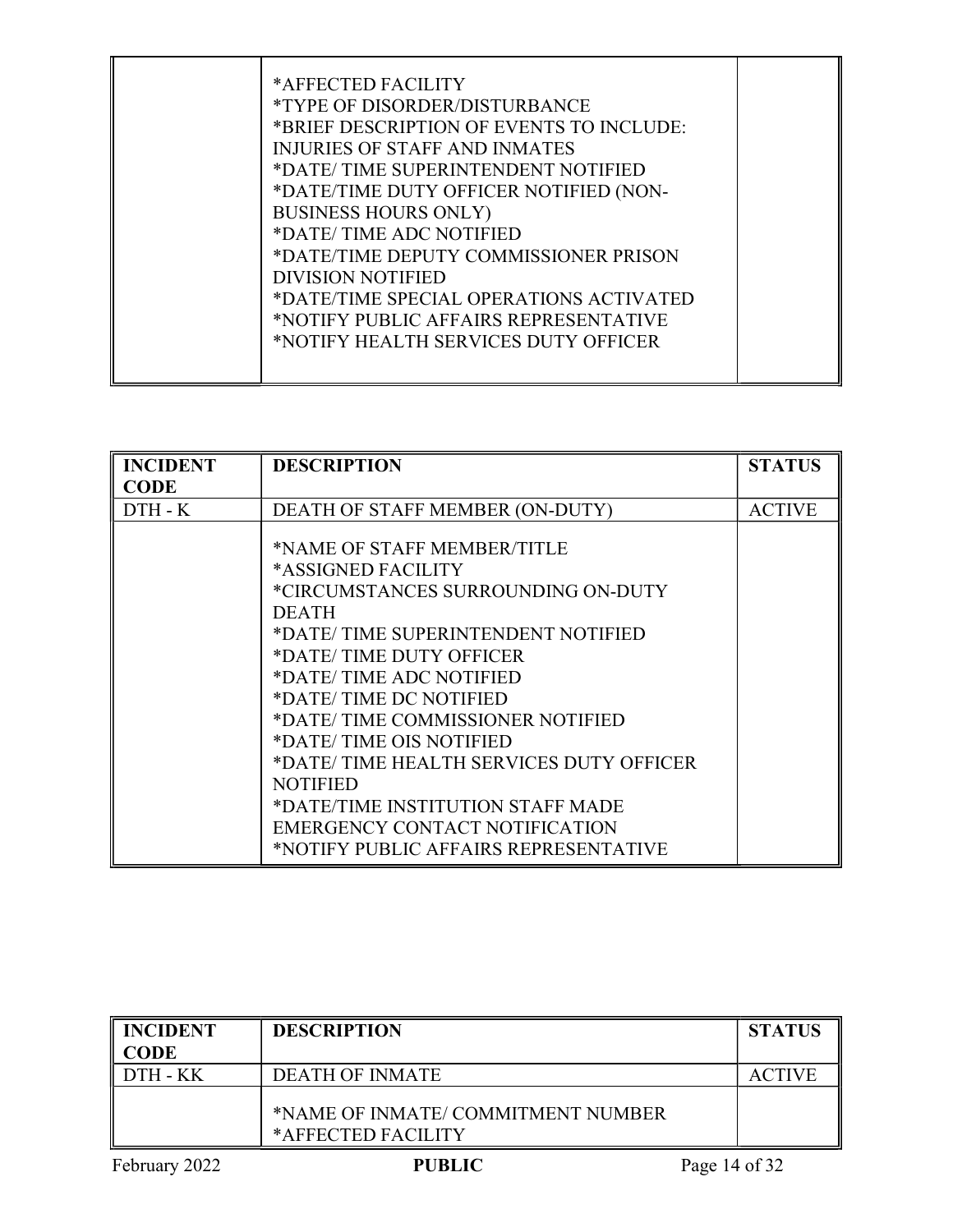| *CIRCUMSTANCES SURROUNDING DEATH            |  |
|---------------------------------------------|--|
|                                             |  |
| *DATE/TIME SUPERINTENDENT NOTIFIED          |  |
| *DATE/TIME ADC NOTIFIED                     |  |
| *DATE/TIME OIS NOTIFIED                     |  |
| *DATE/TIME LEGISLATIVE REPRESENTATIVE       |  |
| *DATE/TIME EMERGENCY NOTIFICATION MADE      |  |
| *NOTIFY PUBLC AFFAIRS REPRESENTATIVE        |  |
| *DATE/TIME HEALTH SERVICES DUTY OFFICER     |  |
| NOTIFIED (DURING NON-BUSINESS HOURS)        |  |
| *DATE/TIME MEDICAL EXAMINER NOTIFIED        |  |
| *DATE/TIME DISTRICT ATTORNEY NOTIFIED       |  |
| *NOTIFY DUTY OFFICER (AFTER BUSINESS HOURS) |  |
| *DATE/TIME CORI A PETITIONER NOTIFIED IF    |  |
| <b>APPLICABLE</b>                           |  |
|                                             |  |

| <b>INCIDENT</b> | <b>DESCRIPTION</b>                                                                                                                                                                                                                                          | <b>STATUS</b> |
|-----------------|-------------------------------------------------------------------------------------------------------------------------------------------------------------------------------------------------------------------------------------------------------------|---------------|
| <b>CODE</b>     | <b>ELOPEMENT</b>                                                                                                                                                                                                                                            |               |
| <b>ELOP</b>     | EXTERNAL PUBLIC SAFETY CONTACTS                                                                                                                                                                                                                             | <b>ACTIVE</b> |
|                 | *AFFECTED FACILITY<br>REPORTING STAFF<br>EXTERNAL AGENCY/CONTACT INFORMATION<br><i><b>*CIRCUMSTANCES</b></i><br>*DATE/TIME OF CONTACT<br>*DATE/TIME SUPERINTENDENT NOTIFIED<br>*DATE/TIME ADC NOTIFIED<br>*DATE/TIME DUTY OFFICER (AFTER BUSINESS<br>HOURS) |               |

| <b>INCIDENT</b><br><b>CODE</b> | <b>DESCRIPTION</b>                                                                                                                                                                                                                                    | <b>STATUS</b> |
|--------------------------------|-------------------------------------------------------------------------------------------------------------------------------------------------------------------------------------------------------------------------------------------------------|---------------|
| <b>ENVIRON - N</b>             | ENVIRONMENTAL DISORDER                                                                                                                                                                                                                                | <b>ACTIVE</b> |
|                                | *OBTAIN NATURE OF DISORDER AND INSTITUTION<br>*NOTIFY HEALTH SERVICE D.O., IF INJURIES AFFECT<br>DELIVERY OF HEALTH CARE SERVICES<br>*NOTIFY PUBLIC AFFAIRS D.O., IF HIGH PROFILE<br>*DATE/TIME DUTY OFFICER NOTIFIED (NON-<br><b>BUSINESS HOURS)</b> |               |

| <b>INCIDENT</b><br><b>CODE</b> | <b>DESCRIPTION</b>                             | <b>STATUS</b> |
|--------------------------------|------------------------------------------------|---------------|
| EOC-M                          | <b>EXPOSURE OF CONCERN</b>                     | <b>ACTIVE</b> |
|                                | *AFFECTED FACILITY<br><i>*TYPE OF EXPOSURE</i> |               |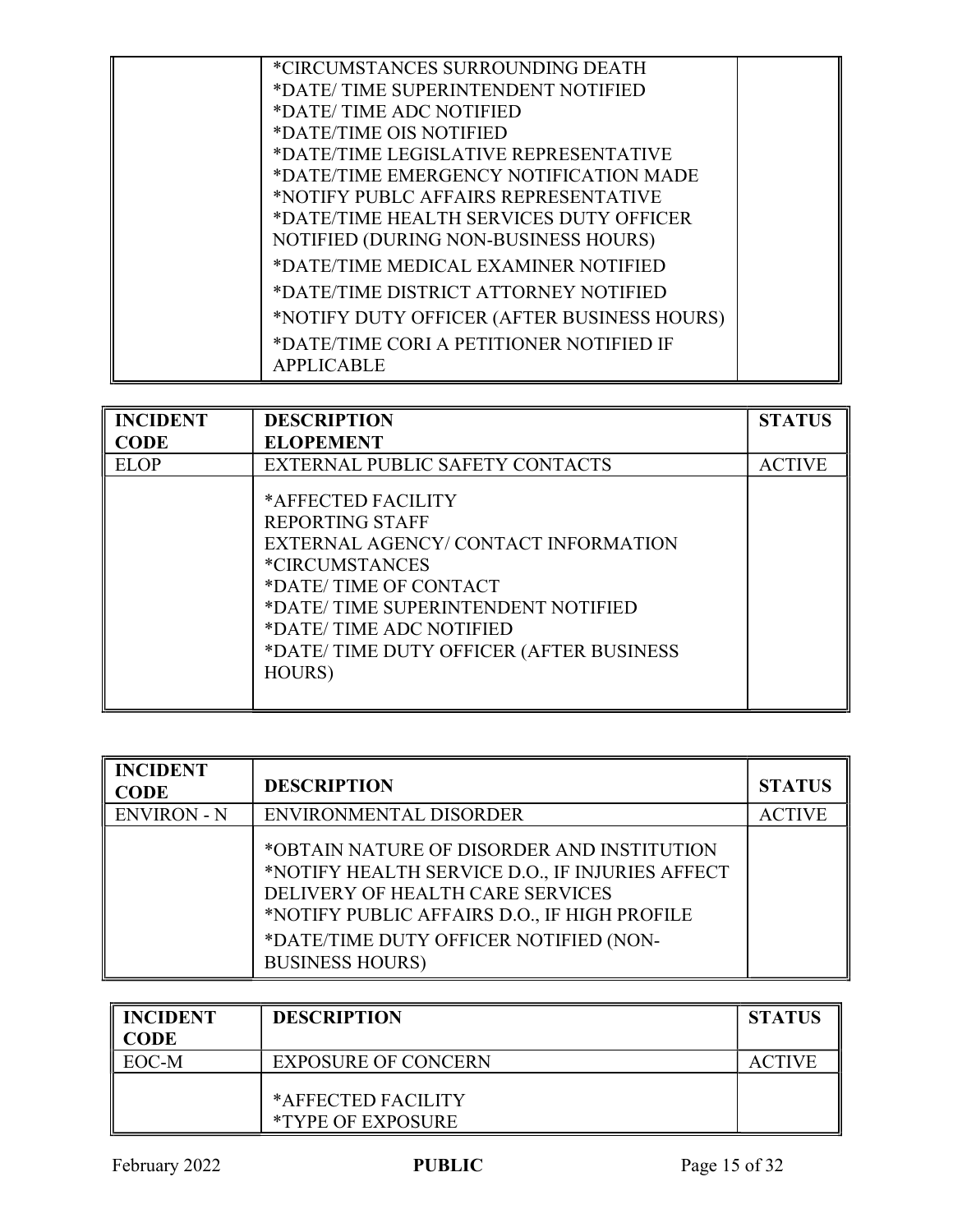| *NAME OF PERSONS AFFECTED (IF STAFF NOTE |  |
|------------------------------------------|--|
| TITLE, IF INMATE NOTE COMMITMENT NUMBER) |  |
| *BRIEF DESCRIPTION OF INCIDENT           |  |
| *MEDICAL TREATMENT RECEIVED (I.E.<br>AT  |  |
| FACILITY OR OUTSIDE HOSPITAL)            |  |
| *DATE/TIME SUPERINTENDENT NOTIFIED       |  |
| *DATE/TIME ADC NOTIFIED                  |  |
| *DATE/TIME HEALTH SERVICE DUTY OFFICER   |  |
| <b>NOTIFIED</b>                          |  |
| *DATE/TIMEDUTY OFFICER NOTIFIED<br>(NON- |  |
| <b>BUSINESS HOURS ONLY)</b>              |  |
|                                          |  |

| <b>INCIDENT</b> | <b>DESCRIPTION</b>                      | <b>STATUS</b> |
|-----------------|-----------------------------------------|---------------|
| CODE            |                                         |               |
| <b>EPSC</b>     | EXTERNAL PUBLIC SAFETY CONTACTS         | <b>ACTIVE</b> |
|                 | *AFFECTED FACILITY                      |               |
|                 | <b>*REPORTING STAFF</b>                 |               |
|                 | *EXTERNAL AGENCY/ CONTACT INFORMATION   |               |
|                 | <i><b>*CIRCUMSTANCES</b></i>            |               |
|                 | *DATE/TIME OF CONTACT                   |               |
|                 | *DATE/TIME SUPERINTENDENT NOTIFIED      |               |
|                 | *DATE/TIME ADC NOTIFIED                 |               |
|                 | *DATE/TIME DUTY OFFICER (AFTER BUSINESS |               |
|                 | HOURS)                                  |               |

| <b>INCIDENT</b>   | <b>DESCRIPTION</b>                           | <b>STATUS</b> |
|-------------------|----------------------------------------------|---------------|
| <b>CODE</b>       |                                              |               |
| <b>ESCAPE - B</b> | ESCAPE:CUSTODY/COMMUNITY RELEASE             | <b>ACTIVE</b> |
|                   | *OBTAIN TYPE OF ESCAPE                       |               |
|                   | *OBTAIN INMATE NAME, I.D. DATA,              |               |
|                   | *DATE/TIME SUPERINTENDENT NOTIFIED           |               |
|                   | *DATE/TIME ADC NOTIFIED                      |               |
|                   | *DATE/TIME DC OF PRISON DIVISION NOTIFIED    |               |
|                   | *DATE/TIME DC OF FIELD SERVICES NOTIFIED     |               |
|                   | *NOTIFYCORI A PETITIONER'IF APPLICABLE (NON- |               |
|                   | <b>BUSINESS HOURS)</b>                       |               |
|                   | *DATE/TIME APPREHENSION UNIT NOTIFIED        |               |
|                   | *DATE/TIME DUTY OFFICER NOTIFIED (NON-       |               |
|                   | <b>BUSINESS HOURS)</b>                       |               |
|                   | *DATE/TIME PUBLIC AFFAIRS NOTIFIED           |               |

| <b>INCIDENT</b><br><b>CODE</b> | <b>DESCRIPTION</b>          | <b>STATUS</b> |
|--------------------------------|-----------------------------|---------------|
| $FI - N$                       | <b>FIREARM INCIDENT</b>     | <b>ACTIVE</b> |
|                                | <i>*TYPE OF INCIDENT</i>    |               |
|                                | *AFFECTED FACILITY/DIVISION |               |
|                                | *BRIEF DESCRIPTION OF EVENT |               |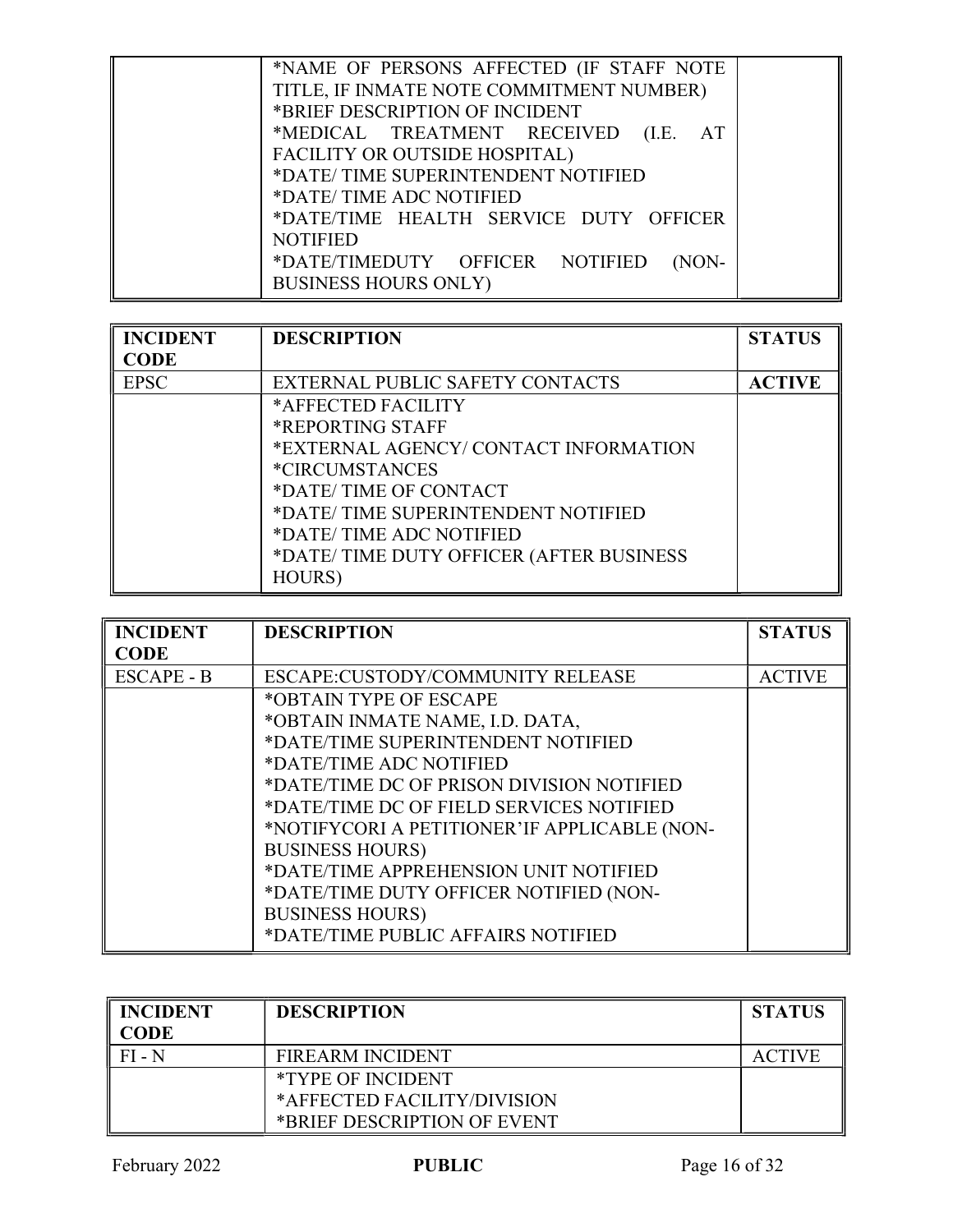| *NAME/TITLE OF STAFF INVOLVED (IF ANY)    |  |
|-------------------------------------------|--|
| *NAME/COMMITMENT NUMBER OF INMATE         |  |
| <b>INVOLVED (IF ANY)</b>                  |  |
| *INJURIES RECEIVED                        |  |
| *MEDICAL TREATMENT RECEIVED (I.E., AT     |  |
| FACILITY OR OUTSIDE HOSPITAL)             |  |
| *DATE/TIME SUPERINTENDENT NOTIFIED        |  |
| *DATE/TIME ADC NOTIFIED                   |  |
| *DATE/TIME DUTY OFFICER NOTIFIED (DURING  |  |
| <b>NON-BUSINESS HOURS)</b>                |  |
| *DATE/TIME DEPUTY COMMISSIONER OF PRISONS |  |
| NOTIFIED (IF DIRECTED BY DUTY OFFICER)    |  |
| *DATE/TIME DUTY OFFICER NOTIFIED (NON-    |  |
| <b>BUSINESS HOURS)</b>                    |  |
| *DATE/TIME HEALTH SERVICE DUTY OFFICER    |  |
| NOTIFIED (IF INJURIES ONLY)               |  |
| *NOTIFY PUBLIC AFFAIRS REPRESENTATIVE     |  |
| *NOTIFY OIS DUTY OFFICER                  |  |
|                                           |  |

| <b>INCIDENT</b> | <b>DESCRIPTION</b>                            | <b>STATUS</b> |
|-----------------|-----------------------------------------------|---------------|
| <b>CODE</b>     |                                               |               |
| <b>FIGHT</b>    | <b>INMATE FIGHT</b>                           | Active        |
|                 | *REPORTING STAFF                              |               |
|                 | *AFFECTED FACILITY/LOCATION OF INCIDENT       |               |
|                 | *NAME(S) OF COMBATANTS/ID DATA                |               |
|                 | *INJURIES SUSTAINED                           |               |
|                 | *TYPE OF FIGHT, WEAPONS, ETC./BRIEF           |               |
|                 | <b>DESCRIPTION OF EVENT</b>                   |               |
|                 | *TYPE OF FLUID TO INCLUDE BLOOD, CHEMICAL IF  |               |
|                 | <b>APPLICABLE TO INCIDENT</b>                 |               |
|                 | *STG/RACIAL CONCERNS                          |               |
|                 | *MEDICAL TREATMENT RECEIVED (I.E., OUTSIDE    |               |
|                 | HOSPITAL)                                     |               |
|                 | *DATE/TIME SUPERINTENDENT NOTIFIED            |               |
|                 | *DATE/TIME ADC NOTIFIED                       |               |
|                 | *NOTIFY HEALTH SERVICES DUTY OFFICER (IF      |               |
|                 | <b>OUTSIDE MEDICAL ATTENTION IS REQUIRED)</b> |               |
|                 | *DATE/TIME DUTY OFFICER NOTIFIED (NON-        |               |
|                 | <b>BUSINESS HOURS ONLY)</b>                   |               |

| <b>INCIDENT</b><br><b>CODE</b> | <b>DESCRIPTION</b>                                                                                                                                | <b>STATUS</b> |
|--------------------------------|---------------------------------------------------------------------------------------------------------------------------------------------------|---------------|
| <b>FUR</b>                     | EMERGENCY RELEASE UNDER ESCORT<br>*PRE-APPROVED OR DENIED<br>*OBTAIN INMATE NAME, I.D. DATA, INSTITUTION<br>*IDENTIFY NATURE OF EMERGENCY (DEATH, | <b>ACTIVE</b> |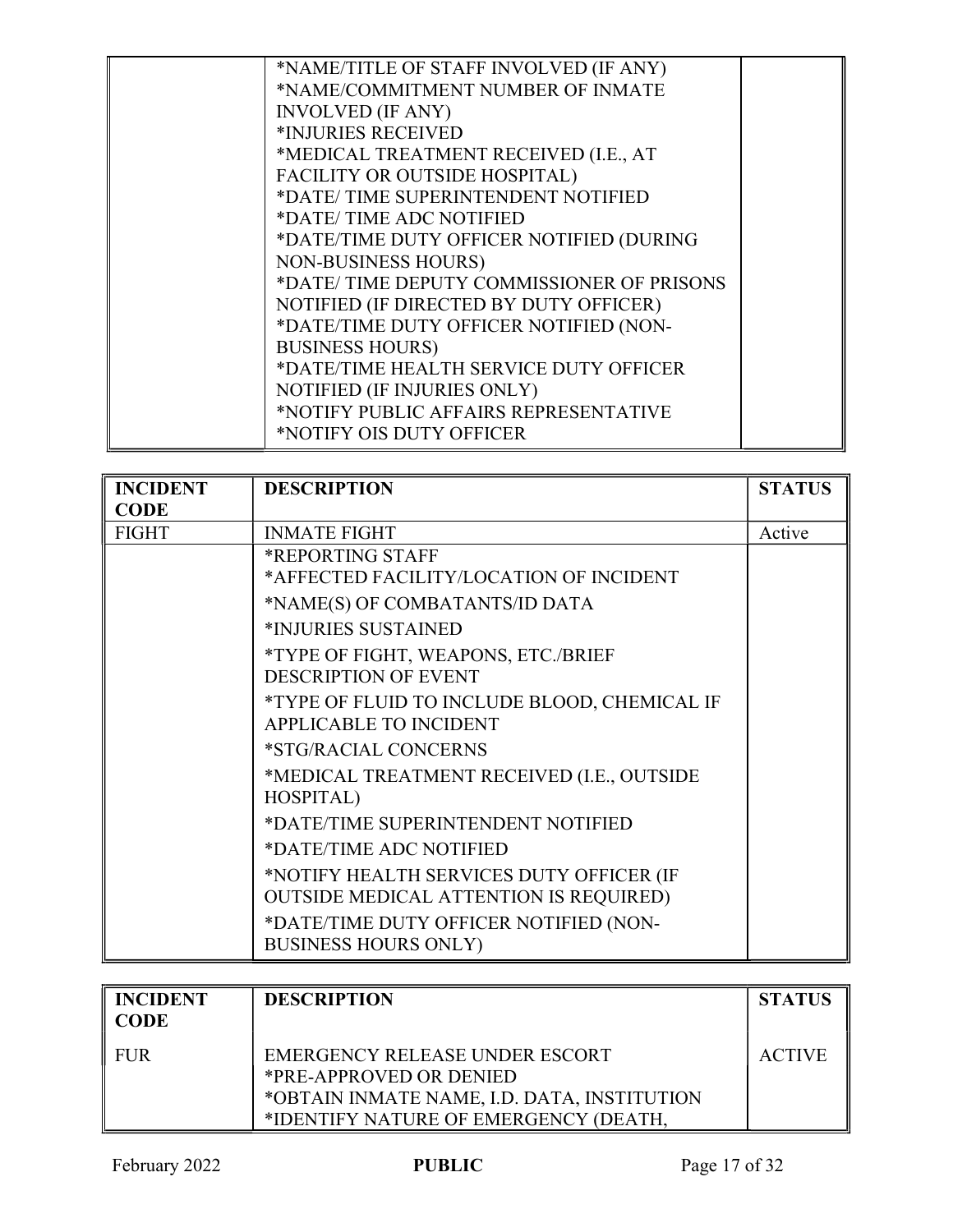| <b>NOTIFICATIONS</b> |
|----------------------|
|----------------------|

| <b>INCIDENT</b> | <b>DESCRIPTION</b>                          | <b>STATUS</b> |
|-----------------|---------------------------------------------|---------------|
| <b>CODE</b>     |                                             |               |
| <b>HOSTAGE</b>  | <b>HOSTAGE INCIDENT</b>                     | <b>ACTIVE</b> |
|                 | *OBTAIN DESCRIPTION OF INCIDENT AND         |               |
|                 | <b>INSTITUTION</b>                          |               |
|                 | *DATE/TIME DUTY OFFICER NOTIFIED            |               |
|                 | *DATE/TIME SUPERINTENDENT NOTIFIED          |               |
|                 | *DATE/TIME ADC NOTIFIED                     |               |
|                 | *DATE/TIME DEPUTY COMMISSIONER PRISON       |               |
|                 | <b>DIVISION NOTIFIED</b>                    |               |
|                 | *DATE/TIME DEPUTY COMMISSIONER              |               |
|                 | <b>ADMINISTRATIVE NOTIFIED</b>              |               |
|                 | *DATE/TIME HEALTH SERVICE DIVISION          |               |
|                 | *NOTIFY PUBLIC AFFAIRS                      |               |
|                 | *NOTIFY HNT COMMANDER AND POSSIBLE          |               |
|                 | SUBSEQUENT NOTIFICATION OF TEAM MEMBERS (IF |               |
|                 | DIRECTED BY DEPUTY COMMISSIONER OR          |               |
|                 | <b>COMMISSIONER</b> )                       |               |
|                 | *NOTIFY DIRECTOR OF LEGISLATIVE AFFAIRS     |               |

| <b>INCIDENT</b><br>CODE | <b>DESCRIPTION</b>                     | <b>STATUS</b> |
|-------------------------|----------------------------------------|---------------|
| HS                      | HUNGER STRIKE (IF GROUP DEMONSTRATION) | <b>ACTIVE</b> |
|                         | *NAME OF INMATE'S/COMMITMENT NUMBERS   |               |
|                         | *AFFECTED FACILITY                     |               |
|                         | *CIRCUMSTANCES SURROUNDING STRIKE      |               |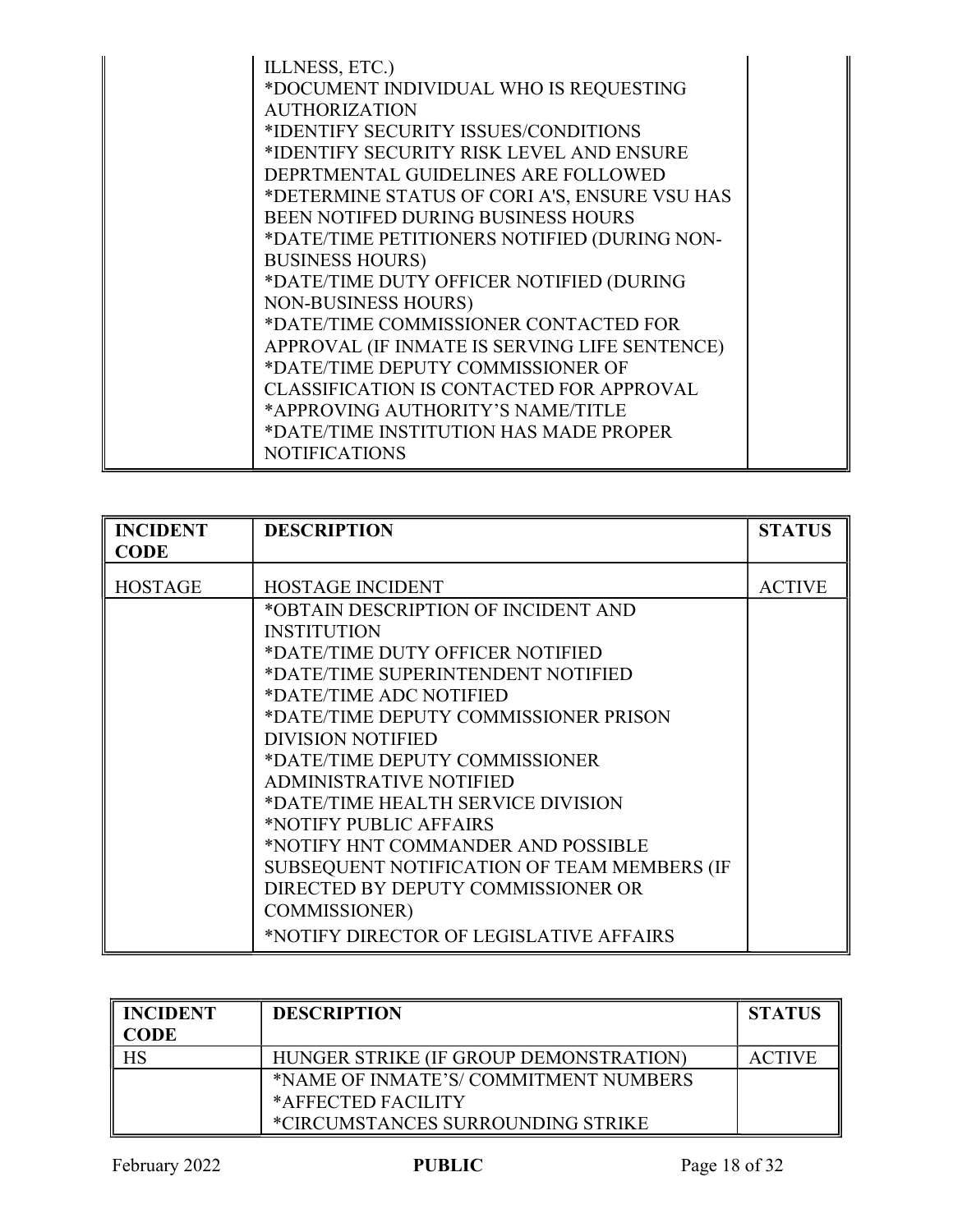| (NUMBER OF MEALS MISSED, REASON, LOCATION,<br>IS MEDICAL STAFF MONITORING)<br>*DATE/TIME SUPERINTENDENT NOTIFIED<br>*DATE/TIME ADC NOTIFIED (IF DIRECTED BY<br><b>DUTY OFFICER</b> )<br>*DATE/TIME DUTY OFFICER NOTIFIED(AFTER |  |
|--------------------------------------------------------------------------------------------------------------------------------------------------------------------------------------------------------------------------------|--|
| <b>BUSINESS HOURS)</b>                                                                                                                                                                                                         |  |

| <b>INCIDENT</b> | <b>DESCRIPTION</b>                           | <b>STATUS</b> |
|-----------------|----------------------------------------------|---------------|
| <b>CODE</b>     |                                              |               |
| $INFO - B$      | INMATE INFO REQUEST-CJIS/LAW AGENCY          | <b>ACTIVE</b> |
|                 | (BUSINESS HRS)                               |               |
|                 | NOTE: FOR NON-LAW ENFORCEMENT, SEE INQUIRY   |               |
|                 | <b>SCREEN</b>                                |               |
|                 | *OBTAIN NAME OF THE REQUESTING PARTY, NAME   |               |
|                 | OF CRIMINAL JUSTICE AGENCY THEY REPRESENT,   |               |
|                 | <b>AND PHONE NUMBER</b>                      |               |
|                 | *OBTAIN NAME(S) OF THE INMATE(S), I.D. DATA, |               |
|                 | ETC. (IF KNOWN)                              |               |
|                 | *REFER REQUESTING PARTY TO THE               |               |
|                 | DEPARTMENT'S INVESTIGATION UNIT              |               |

| <b>INCIDENT</b> | <b>DESCRIPTION</b>                                                                                                                                                                                                                                                                                                                                                                                                         | <b>STATUS</b> |
|-----------------|----------------------------------------------------------------------------------------------------------------------------------------------------------------------------------------------------------------------------------------------------------------------------------------------------------------------------------------------------------------------------------------------------------------------------|---------------|
| $INFO - N$      | INMATE INFO REQUEST-CJIS/LAW AGENCY (NON-<br><b>BUSINESS</b> )<br>NOTE: FOR NON-LAW ENFORCEMENT, SEE INQUIRY<br><b>SCREEN</b>                                                                                                                                                                                                                                                                                              | <b>ACTIVE</b> |
|                 | *OBTAIN NAME OF REQUESTING PARTY, NAME OF<br>CRIMINAL JUSTICE AGENCY THEY REPRESENT, AND<br><b>PHONE NUMBER</b><br>*CONFIRM CALL RECEIVED HAS BEEN MADE BY A<br>CRIMINAL JUSTICE AGENCY BY A CALL-BACK TO<br>THE REQUESTING PARTY<br>*OBTAIN NAME(S) OF THE INMATE(S), I.D. DATA,<br>ETC. (IF KNOWN)<br>*OBTAIN NATURE OF THE INQUIRY BEING MADE<br>*PROVIDE INMATE INFORMATION<br>*NOTIFY INVESTIGATION UNIT DUTY OFFICER |               |

| <b>INCIDENT</b><br>CODE | <b>DESCRIPTION</b>                                                                 | <b>STATUS</b> |
|-------------------------|------------------------------------------------------------------------------------|---------------|
| <b>INJSTF - P</b>       | <b>INJURY TO STAFF/INDUSTRIAL INCIDENTS</b>                                        | <b>ACTIVE</b> |
|                         | *AFFECTED FACILITY<br>*NAME/TITLE OF STAFF INVOLVED<br>*BRIEF DESCRIPTION OF EVENT |               |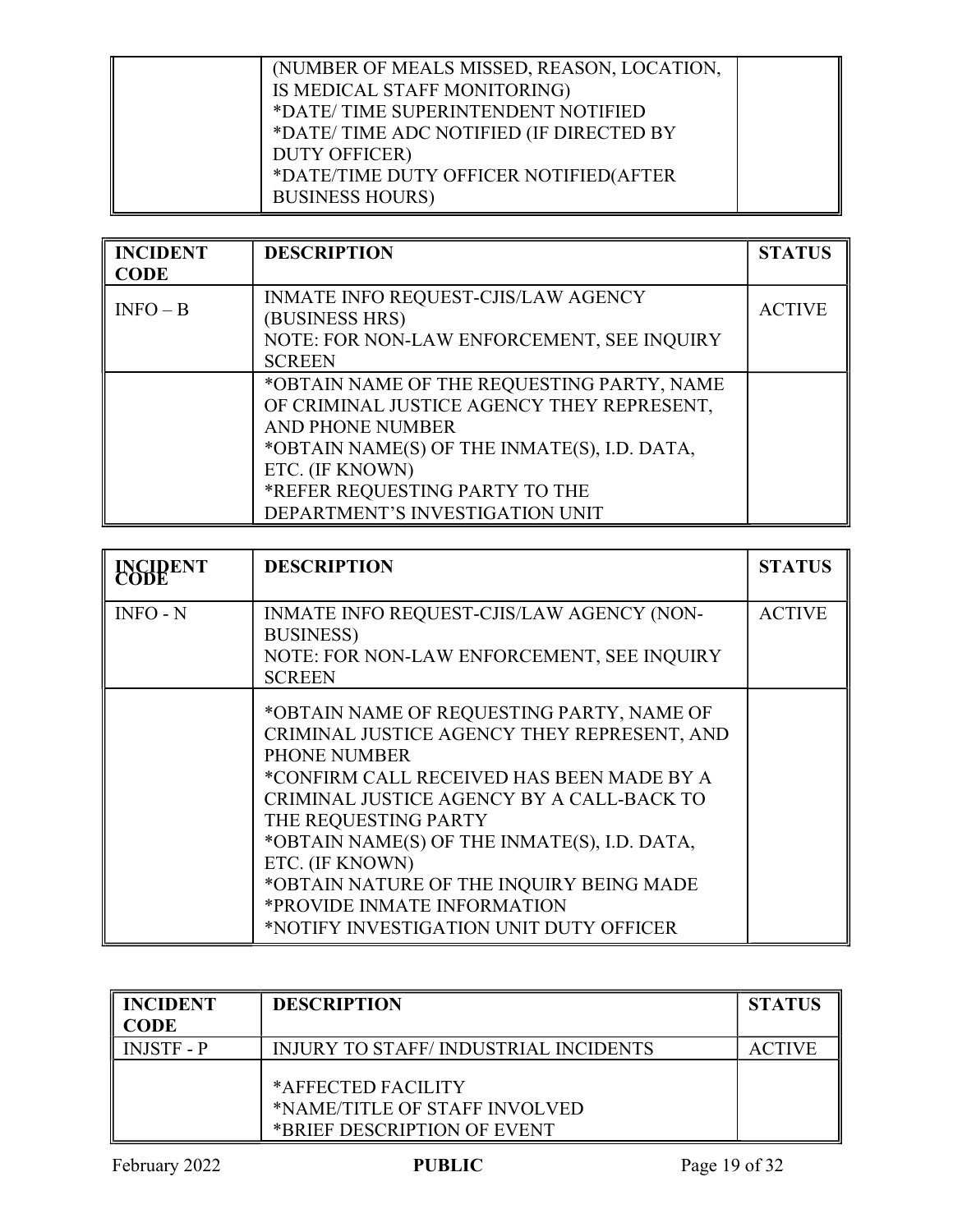| *INJURIES RECEIVED<br>*MEDICAL TREATMENT RECEIVED (I.E., AT<br>FACILITY OR OUTSIDE HOSPITAL)<br>*DATE/TIME SUPERINTENDENT NOTIFIED<br>*DATE/TIME EMERGENCY CONTACT NOTIFIED (IF<br><b>APPLICABLE</b> )<br>*DATE/TIME ADC NOTIFIED (IF DIRECTED BY<br><b>DUTY OFFICER)</b><br>*DATE/TIME DUTY OFFICER NOTIFIED (NON-<br><b>BUSINESS HOURS ONLY)</b><br>*DATE/TIME HEALTH SERVICES DUTY OFFICER |  |
|-----------------------------------------------------------------------------------------------------------------------------------------------------------------------------------------------------------------------------------------------------------------------------------------------------------------------------------------------------------------------------------------------|--|
| NOTIFIED (IF DIRECTED BY DUTY OFFICER)                                                                                                                                                                                                                                                                                                                                                        |  |

| <b>INCIDENT</b><br><b>CODE</b> | <b>DESCRIPTION</b>                                                                                                                                                                                                                                                                                                                                                                                                             | <b>STATUS</b> |
|--------------------------------|--------------------------------------------------------------------------------------------------------------------------------------------------------------------------------------------------------------------------------------------------------------------------------------------------------------------------------------------------------------------------------------------------------------------------------|---------------|
| <b>INST FAL</b>                | <b>INSTITUTIONAL FAILURE</b>                                                                                                                                                                                                                                                                                                                                                                                                   | <b>ACTIVE</b> |
|                                | *OBTAIN INMATE NAME, I.D, INSTITUTION<br>*OBTAIN STATUS<br>*NOTE ANY SECURITY PRECAUTIONS<br>*NOTE SECURITY RISK LEVEL, IF ANY<br>*ENSURE APPROVAL HAS BEEN RECEIVED FROM<br><b>CENTRAL CLASSIFICATION</b><br>*ENSURE RECEIVING INSTITUTION HAS BEEN<br><b>NOTIFIED</b><br>*IF SECURITY THREAT GROUP, NOTIFY<br><b>INVESTIGATIONS</b><br>*DATE/TIME DUTY OFFICER NOTIFIED IF FACILITY<br>REFUSES INMATE (AFTER BUSINESS HOURS) |               |

| <b>INCIDENT</b><br><b>CODE</b> | <b>DESCRIPTION</b>                                                                | <b>STATUS</b> |
|--------------------------------|-----------------------------------------------------------------------------------|---------------|
| <b>INQUIRY - N</b>             | CITIZEN/MEDIA (NON-BUSINESS HOURS)<br>*NOTE: FOR LAW ENFORCEMENT, SEE INFO SCREEN | <b>ACTIVE</b> |
|                                |                                                                                   |               |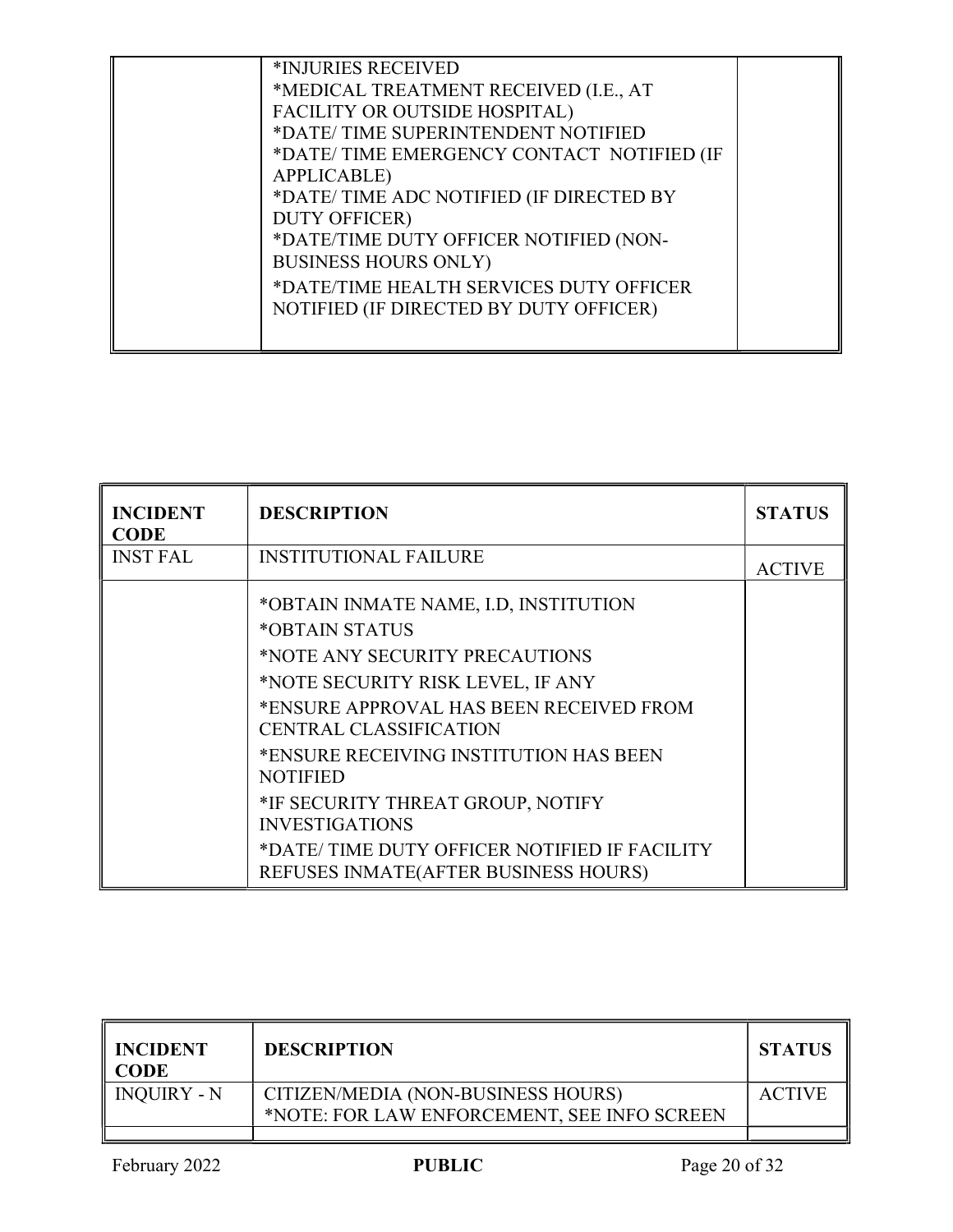| *OBTAIN NAME OF THE REQUESTING PARTY, NAME<br>OF AGENCY THEY REPRESENT, AND PHONE NUMBER<br>*DESCRIBE TYPE OF INQUIRY<br>*IF MEDIA, REFER TO PUBLIC AFFAIRS AND FOLLOW<br><b>INSTRUCTIONS, IF ANY</b><br>*INSTITUTIONAL/DIVISION INQUIRIES REFER TO<br><b>APPROPRIATE ADC</b> |  |
|-------------------------------------------------------------------------------------------------------------------------------------------------------------------------------------------------------------------------------------------------------------------------------|--|
|-------------------------------------------------------------------------------------------------------------------------------------------------------------------------------------------------------------------------------------------------------------------------------|--|

| <b>INCIDENT</b><br><b>CODE</b> | <b>DESCRIPTION</b>                                                                                              | <b>STATUS</b> |
|--------------------------------|-----------------------------------------------------------------------------------------------------------------|---------------|
| Mand $T - O$                   | MandT MANUAL HOLD *BRIDGEWATER STATE                                                                            | <b>ACTIVE</b> |
|                                | HOSPITAL INMATES/PATIENTS ONLY                                                                                  |               |
|                                | <i>*TYPE OF INCIDENT</i><br>*AFFECTED FACILITY<br>*BRIEF DESCRIPTION OF EVENT<br>*NAME/TITILE OF STAFF INVOLVED |               |
|                                | *NAME/COMMITMENT NUMBER OF INMATES                                                                              |               |
|                                | <b>INVOLVED</b>                                                                                                 |               |
|                                | *INJURIES RECEIVED                                                                                              |               |
|                                | *MEDICAL TREATMENT RECEIVED (I.E., AT FACILITY                                                                  |               |
|                                | OF OUTSIDE HOSPITAL)                                                                                            |               |
|                                | *DATE/TIME SUPERINTENDENT NOTIFIED                                                                              |               |
|                                | *DATE/TIME ADC NOTIFIED (IF DIRECTED BY DUTY                                                                    |               |
|                                | OFFICER)                                                                                                        |               |
|                                | *DATE/TIME DUTY OFFICER NOTIFIED (NON-                                                                          |               |
|                                | <b>BUSINESS HOURS ONLY)</b>                                                                                     |               |
|                                | *DATE/TIME HEALTH SERVICES DUTY OFFICER                                                                         |               |
|                                | NOTIFIED (IF INJURIES REQUIRE OUTSIDE HOSPITAL                                                                  |               |
|                                | <b>TREATMENT</b> )                                                                                              |               |

| <b>INCIDENT</b><br><b>CODE</b> | <b>DESCRIPTION</b>                                                                                                                                                            | <b>STATUS</b> |
|--------------------------------|-------------------------------------------------------------------------------------------------------------------------------------------------------------------------------|---------------|
| <b>MED</b>                     | UNANTICIPATED MEDICAL TRIP/EMERGENCY                                                                                                                                          | <b>ACTIVE</b> |
|                                | *AFFECTED FACILITY<br><i>*TYPE OF MEDICAL EMERGENCY</i><br>*NAME OF INMATE, COMMITMENT NUMBER<br>*BRIEF DESCRIPTION OF INCIDENT<br>*MEDICAL TREATMENT RECEIVED<br>AT<br>(1.E. |               |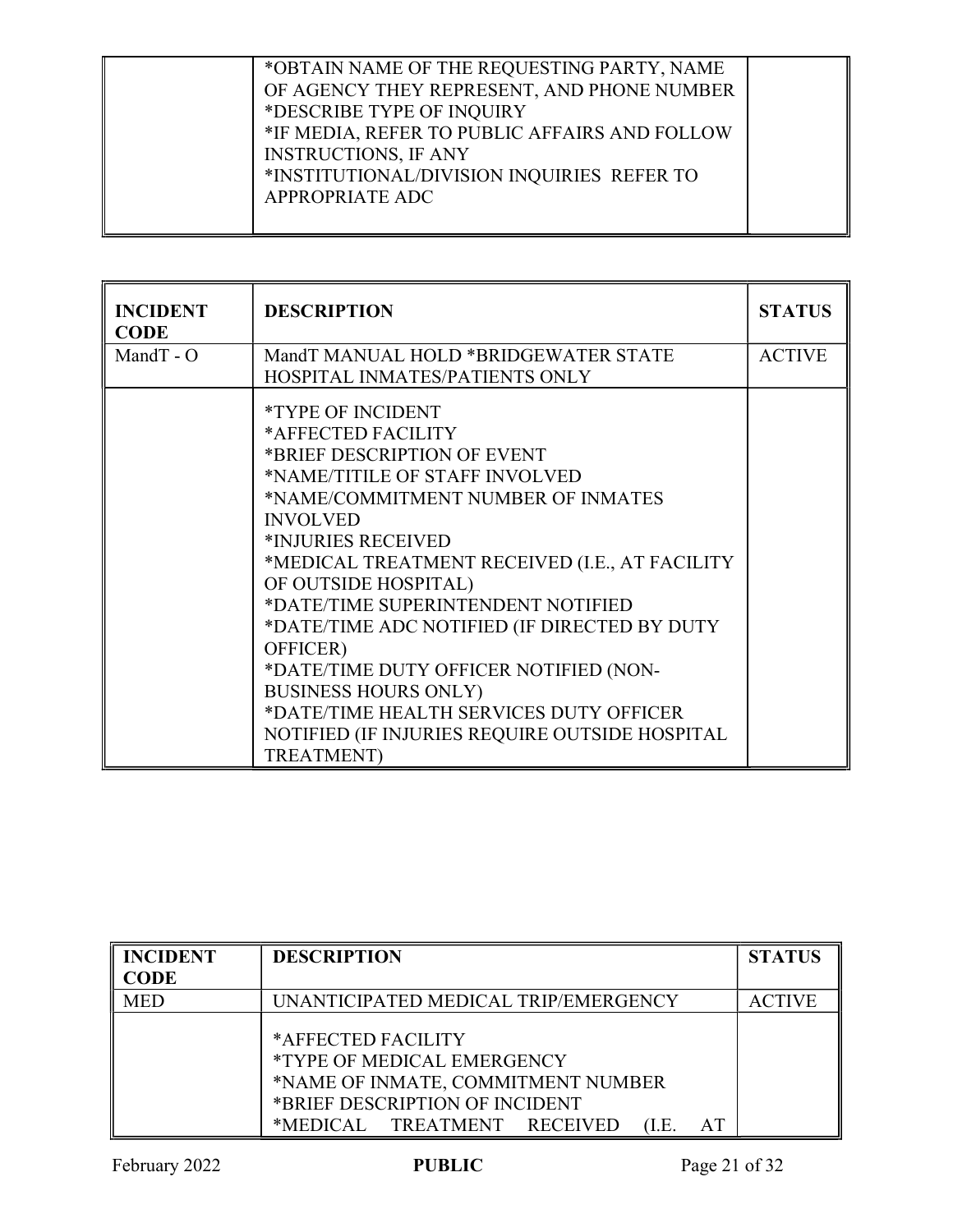| FACILITY OR OUTSIDE HOSPITAL)<br>*DATE/TIME SUPERINTENDENT NOTIFIED<br>*DATE/ TIME ADC NOTIFIED (IF DIRECTED BY |  |
|-----------------------------------------------------------------------------------------------------------------|--|
| <b>DUTY OFFICER)</b><br>*DATE/TIME DUTY OFFICER NOTIFIED (NON-<br><b>BUSINESS HOURS ONLY)</b>                   |  |
| *DATE/TIME HEALTH SERVICE DUTY OFFICER<br>NOTIFIED (IF DIRECTED BY DUTY OFFICER)                                |  |

| <b>INCIDENT</b><br><b>CODE</b> | <b>DESCRIPTION</b>                                                                                                                                                                                                                                                                                                                                                                                                                                                                                                | <b>STATUS</b> |
|--------------------------------|-------------------------------------------------------------------------------------------------------------------------------------------------------------------------------------------------------------------------------------------------------------------------------------------------------------------------------------------------------------------------------------------------------------------------------------------------------------------------------------------------------------------|---------------|
| $MEMA - B$                     | MEMA ASSISTANCE REQUESTED (BUSINESS HOURS)                                                                                                                                                                                                                                                                                                                                                                                                                                                                        | <b>ACTIVE</b> |
|                                | *CONFIRM REQUEST RECEIVED FROM<br>COMMISSIONER, DEPUTY COMMISSIONER, OR<br><b>DESIGNEE</b><br>*ANY OTHER REQUESTING PARTY TO BE APPROVED<br>BY THE DEPUTY COMMISSIONER VIA THE<br><b>APPROPRIATE ADC</b><br>*COMPLETE MEMA SUPPORT FORM W/INFO FROM<br><b>REQUESTING PARTY</b><br>*CALL MEMA (MA EMERGENCY MANAGEMENT<br>AGENCY) WITH INFO AT (508) 820-2000 AND REQUEST<br><b>ASSISTANCE</b><br>*FAX MEMA SUPPORT FORM TO MEMA AT (508) 820-<br>2030<br>*ORIGINAL FORM TO DEPUTY COMMISSIONER'S<br><b>OFFICE</b> |               |

| <b>INCIDENT</b> | <b>DESCRIPTION</b>                        | <b>STATUS</b> |
|-----------------|-------------------------------------------|---------------|
| <b>CODE</b>     |                                           |               |
| <b>MVI</b>      | <b>MOTOR VEHICLE INCIDENTS</b>            | <b>ACTIVE</b> |
|                 | <i>*TYPE OF INCIDENT</i>                  |               |
|                 | *AFFECTED FACILITY                        |               |
|                 | *STAFF/INMATE INVOLVEMENT (NAME AND TITLE |               |
|                 | FOR STAFF OR NAME AND COMMITMENT NUMBER   |               |
|                 | <b>FOR INMATE</b> )                       |               |
|                 | *LOCATION OF INCIDENT                     |               |
|                 | *CITIZEN INVOLVEMENT                      |               |
|                 | *INJURIES SUSTAINED                       |               |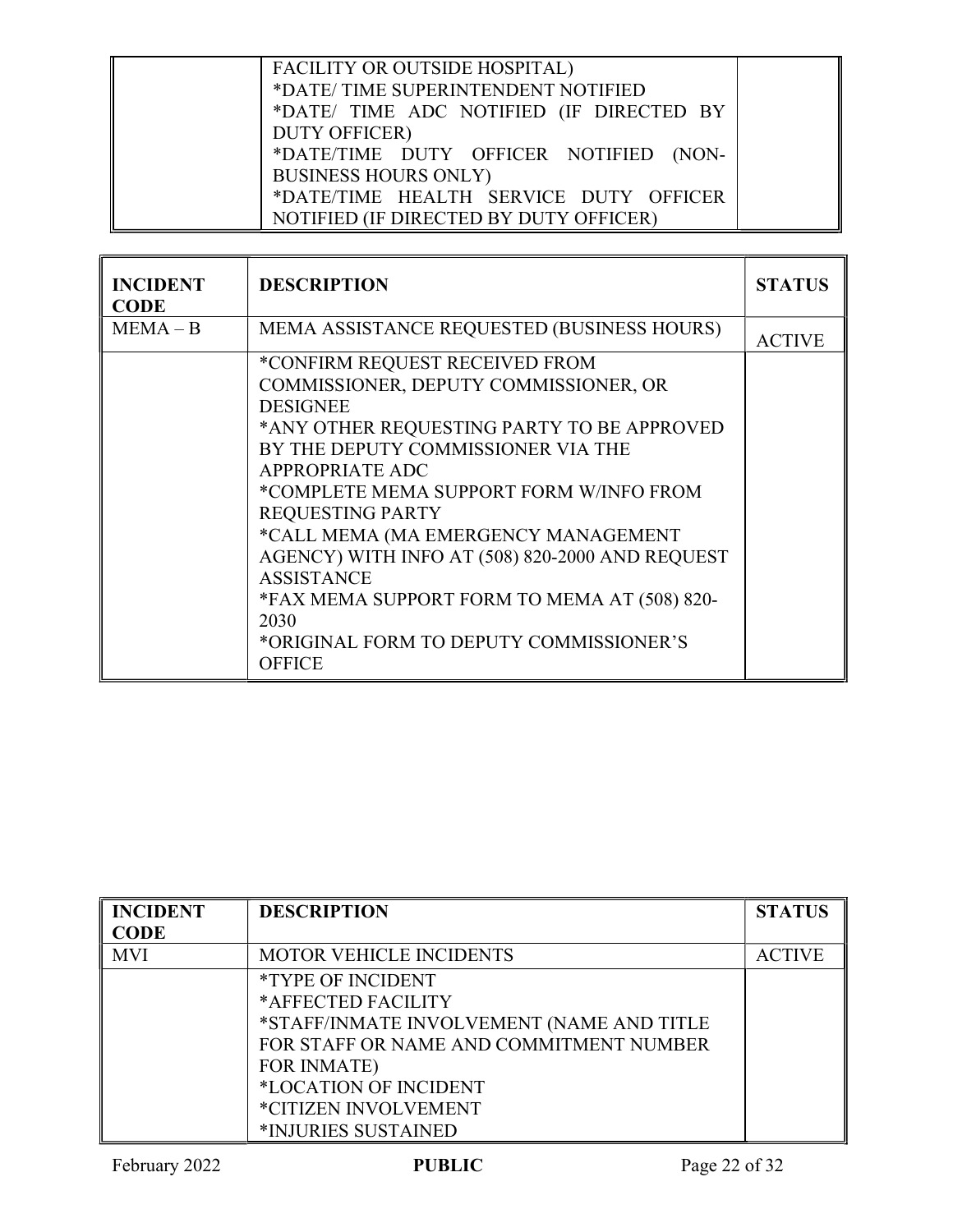| <b>INCIDENT</b><br><b>CODE</b> | <b>DESCRIPTION</b>                                                                                                                                                                                                                                                                                                                                                                                                                                                                                                                                                | <b>STATUS</b> |
|--------------------------------|-------------------------------------------------------------------------------------------------------------------------------------------------------------------------------------------------------------------------------------------------------------------------------------------------------------------------------------------------------------------------------------------------------------------------------------------------------------------------------------------------------------------------------------------------------------------|---------------|
| $MEMA-N$                       | MEMA ASSISTANCE REQUESTED (NON-BUSINESS<br>HOURS)                                                                                                                                                                                                                                                                                                                                                                                                                                                                                                                 | <b>ACTIVE</b> |
|                                | *CONFIRM REQUEST RECEIVED FROM<br>COMMISSIONER, DEPUTY COMMISSIONER, OR<br><b>DESIGNEE</b><br>*ANY OTHER REQUESTING PARTY TO BE APPROVED<br>BY THE DEPUTY COMMISSIONER VIA THE<br>APPROPRIATE ADC<br>*COMPLETE MEMA SUPPORT FORM W/INFO FROM<br><b>REQUESTING PARTY</b><br>*CALL MEMA (MA EMERGENCY MANAGEMENT<br>AGENCY) WITH INFO AT (508) 820-2000 AND REQUEST<br><b>ASSISTANCE</b><br>*FAX MEMA SUPPORT FORM TO MEMA AT (508) 820-<br>2030<br>*ORIGINAL FORM TO DEPUTY COMMISSIONER'S<br>OFFICE NEXT BUSINESS DAY                                             |               |
|                                | *JURISDICTION POLICE DEPARTMENT NOTIFIED<br>*TYPE OF COMMITMENT (I.E. CIVIL, 52A)<br>*DATE/TIME SUPERINTENDENT NOTIFIED<br>*DATE/TIME ADC NOTIFIED (IF DIRECTED BY DUTY<br>OFFICER)<br>*DATE/TIME HEALTH SERVICES DUTY OFFICER<br>NOTIFIED (NON-BUSINESS HOURS ONLY IF INJURIES<br>REQUIRE OUTSIDE HOSPITAL TREATMENT)<br>*DATE/TIME DIRECTOR OF CENTRAL<br>TRANSPORTATION NOTIFIED (IF DIRECTED BY DUTY<br>OFFICER)<br>*NOTIFY PUBLC AFFAIRS REPRESENTATIVE (IF<br>DIRECTED BY DUTY OFFICER)<br>*DATE/TIME DUTY OFFICER NOTIFIED (NON-<br><b>BUSINESS HOURS)</b> |               |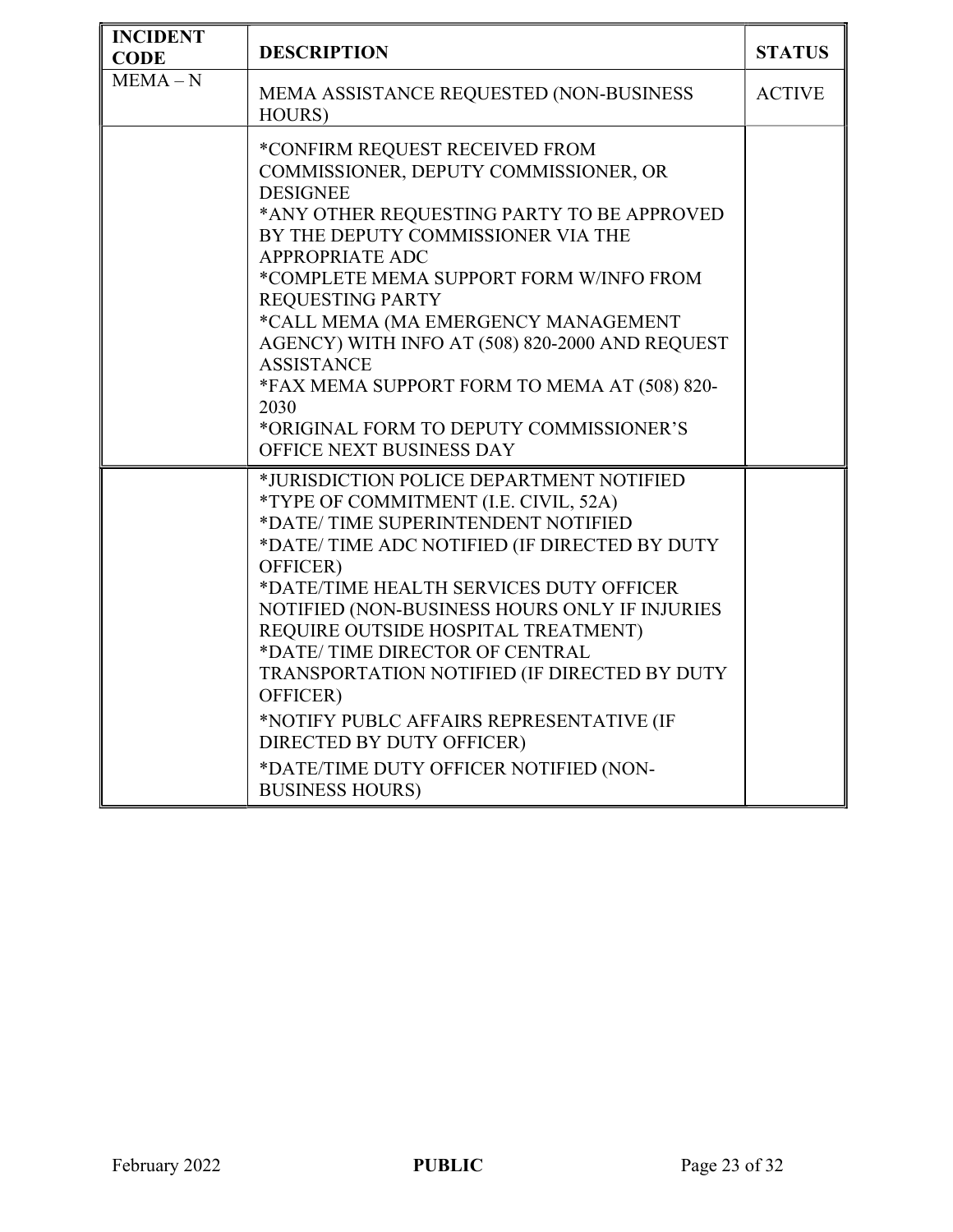| <b>INCIDENT</b> | <b>DESCRIPTION</b>                          | <b>STATUS</b> |
|-----------------|---------------------------------------------|---------------|
| <b>CODE</b>     |                                             |               |
| $NOTIF - N$     | NOTIFICATION OF CERTIFIED INDIVIDUALS (NON- | <b>ACTIVE</b> |
|                 | <b>BUSINESS HOURS)</b>                      |               |
|                 | *OBTAIN INMATE NAME AND COMMITMENT          |               |
|                 | <b>NUMBER</b>                               |               |
|                 | *VERIFY CERTIFIED INDIVIDUAL EXISTS IN VNC  |               |
|                 | <b>DATABASE</b>                             |               |
|                 | *IF INDIVIDUAL CANNOT BE REACHED BY PHONE,  |               |
|                 | CALL LOCAL POLICE DEPT WHERE PETITIONER     |               |
|                 | <b>RESIDES FOR NOTIFICATION BY POLICE</b>   |               |
|                 | *DOCUMENT CALL TO P.D. IN VICTIM LOG(V-LOG) |               |
|                 | <b>OF CJIS</b>                              |               |
|                 | *NOTIFY DIRECTOR OF VICTIM SERVICES NEXT    |               |
|                 | <b>BUSINESS DAY</b>                         |               |

| <b>INCIDENT</b> | <b>DESCRIPTION</b>                                                                                                                                                                                                                                                                       | <b>STATUS</b> |
|-----------------|------------------------------------------------------------------------------------------------------------------------------------------------------------------------------------------------------------------------------------------------------------------------------------------|---------------|
| <b>CODE</b>     |                                                                                                                                                                                                                                                                                          |               |
| <b>NUKE</b>     | <b>NUCLEAR EMERGENCY</b>                                                                                                                                                                                                                                                                 | <b>ACTIVE</b> |
|                 | *OBTAIN NATURE/DESCRIPTION OF EMERGENCY<br>AND INSTITUTION<br>*VERIFY WITH MASSACHUSETTS EMERGENCY<br>MANAGEMENT AGENCY (MEMA)<br>*NOTIFY HEALTH SERVICE DIVISION (IF LEVEL IS<br>ALERT)<br>*DATE/TIME ADC NOTIFIED<br>*DATE/TIME DUTY OFFICER NOTIFIED (AFTER<br><b>BUSINESS HOURS)</b> |               |

| <b>INCIDENT</b> | <b>DESCRIPTION</b>                        | <b>STATUS</b> |
|-----------------|-------------------------------------------|---------------|
| <b>CODE</b>     |                                           |               |
| <b>OTHER</b>    | OTHER SIGNIFICANT OCCURENCES              | <b>ACTIVE</b> |
|                 | *OBTAIN STAFF NAME, TITLE                 |               |
|                 | *INMATE NAME/NUMBER                       |               |
|                 | *AFFECTED FACILITY                        |               |
|                 | *REPORTING STAFF                          |               |
|                 | *BRIEF SUMMARY OF INCIDENT                |               |
|                 | *DATE/TIME SUPERINTENDENT NOTIFIED        |               |
|                 | *DATE/TIME ADC NOTIFIED (IF DIRECTED BY   |               |
|                 | <b>DUTY OFFICER)</b>                      |               |
|                 | *NOTIFY PUBLIC AFFAIRS REPRESENTATIVE (IF |               |
|                 | DIRECTED BY DUTY OFFICER)                 |               |
|                 | *DATE/TIME DUTY OFFICER (AFTER BUSINESS   |               |
|                 | HOURS)                                    |               |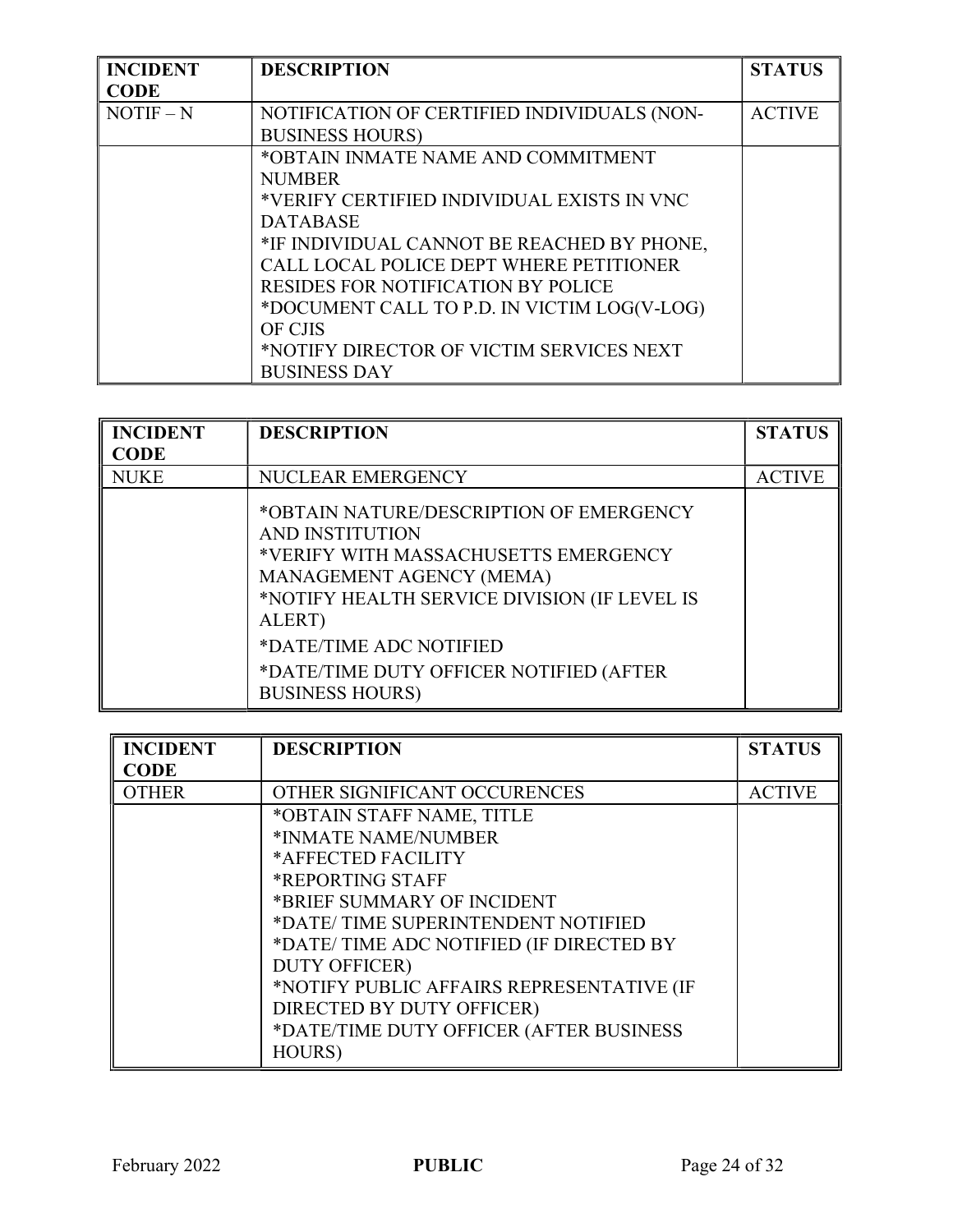| <b>INCIDENT</b> | <b>DESCRIPTION</b>                              | <b>STATUS</b> |
|-----------------|-------------------------------------------------|---------------|
| <b>CODE</b>     |                                                 |               |
| $POLICE - B$    | STATE POLICE ASSISTANCE (BUSINESS HOURS)        | <b>ACTIVE</b> |
|                 | *CONFIRM REQUEST RECEIVED FROM                  |               |
|                 | COMMISSIONER, DEPUTY COMMISSIONER, OR           |               |
|                 | <b>DESIGNEE</b>                                 |               |
|                 | *ANY OTHER REQUESTING PARTY TO BE APPROVED      |               |
|                 | VIA THE DEPUTY COMMISSIONER                     |               |
|                 | *DOCUMENT INFO TO BE COMMUNICATED TO            |               |
|                 | STATE POLICE WHEN REQUESTING ASSISTANCE         |               |
|                 | (NATURE OF ASSISTANCE, LOCATION, CONTACT FOR    |               |
|                 | FOLLOW-UP, ETC.)                                |               |
|                 | *CALL STATE POLICE AT (508) 820-2121 TO REQUEST |               |
|                 | ASSISTANCE AS DIRECTED BY REQUESTING PARTY      |               |
|                 | *SUPERINTENDENT WILL BE RESPONSIBLE FOR CORI    |               |
|                 | A NOTIFICATIONS (IF APPLICABLE)                 |               |

| <b>INCIDENT</b> | <b>DESCRIPTION</b>                                                                                                                                                                                                                                                                                                                                                                                                                                                                            | <b>STATUS</b> |
|-----------------|-----------------------------------------------------------------------------------------------------------------------------------------------------------------------------------------------------------------------------------------------------------------------------------------------------------------------------------------------------------------------------------------------------------------------------------------------------------------------------------------------|---------------|
| CODE            |                                                                                                                                                                                                                                                                                                                                                                                                                                                                                               |               |
| $POLICE - N$    | STATE POLICE ASSISTANCE (NON-BUSINESS HOURS)                                                                                                                                                                                                                                                                                                                                                                                                                                                  | <b>ACTIVE</b> |
|                 | *CONFIRM REQUEST RECEIVED FROM<br>COMMISSIONER, DEPUTY COMMISSIONER, OR<br><b>DESIGNEE</b><br>*ANY OTHER REQUESTING PARTY TO BE APPROVED<br>BY THE DEPUTY COMMISSIONER VIA THE<br>APPROPRIATE ADC<br>*DOCUMENT INFO TO BE COMMUNICATED TO<br>STATE POLICE WHEN REQUESTING ASSISTANCE<br>(NATURE OF ASSISTANCE, LOCATION, CONTACT FOR<br>FOLLOW-UP, ETC.)<br>*CALL STATE POLICE AT (508) 820-2121 TO REQUEST<br>ASSISTANCE AS DIRECTED BY REQUESTING PARTY<br>*DATE/TIME DUTY OFFICER NOTIFIED |               |

| <b>INCIDENT</b><br>CODE | <b>DESCRIPTION</b>                                                                                                                                                                                                                                                                       | <b>STATUS</b> |
|-------------------------|------------------------------------------------------------------------------------------------------------------------------------------------------------------------------------------------------------------------------------------------------------------------------------------|---------------|
| $PPD - R$               | PHYSICAL PLANT PROBLEMS                                                                                                                                                                                                                                                                  | <b>ACTIVE</b> |
|                         | *AFFECTED FACILITY<br>*NATURE OF PROBLEM<br>*DATE/TIME SUPERINTENDENT NOTIFIED<br>*DATE/TIME ADC NOTIFIED (IF DIRECTED BY<br><b>DUTY OFFICER)</b><br>*DATE/TIME RESOURCE MANAGEMENT<br><b>DIRECTOR NOTIFIED</b><br>*DATE/TIME DUTY OFFICER NOTIFIED (NON-<br><b>BUSINESS HOURS ONLY)</b> |               |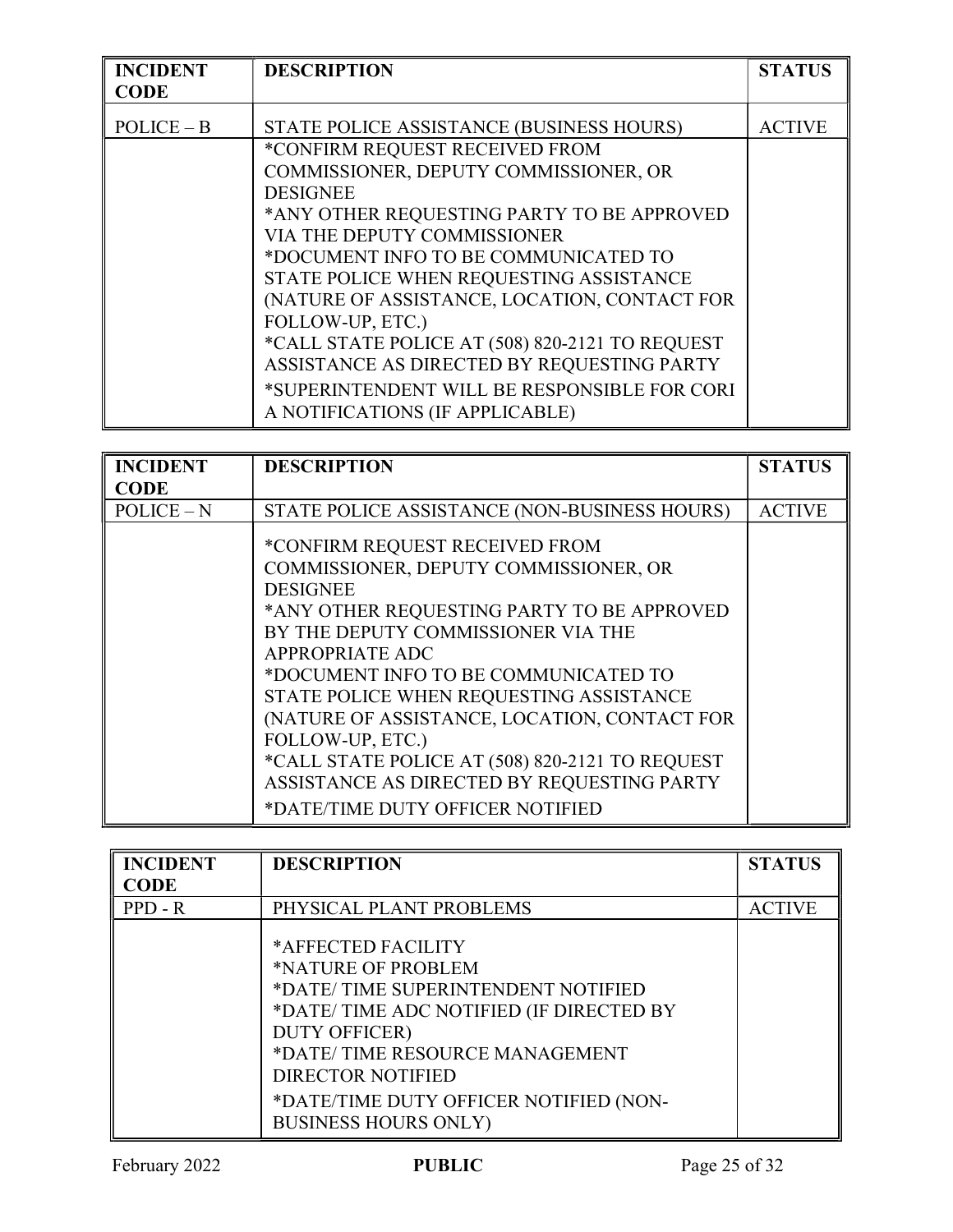| <b>INCIDENT</b> | <b>DESCRIPTION</b>                                                                                                                                                                                                                                                                                                                                                                     | <b>STATUS</b> |
|-----------------|----------------------------------------------------------------------------------------------------------------------------------------------------------------------------------------------------------------------------------------------------------------------------------------------------------------------------------------------------------------------------------------|---------------|
| <b>CODE</b>     |                                                                                                                                                                                                                                                                                                                                                                                        |               |
| $RHC - B$       | RETURN TO HIGHER CUSTODY (BUSINESS HOURS)                                                                                                                                                                                                                                                                                                                                              | <b>ACTIVE</b> |
|                 | *OBTAIN INMATE NAME, I.D. DATA, INSTITUTION<br>*OBTAIN STATUS (PENDING INV., DISCIPLINARY,<br>ETC.)<br>*NOTE ANY SECURITY PRECAUTIONS<br>*NOTE SECURITY RISK LEVEL, IF ANY<br>*ENSURE APPROVAL HAS BEEN RECEIVED FROM<br><b>CENTRAL CLASSIFICATION</b><br>*ENSURE RECEIVING INSTITUTION HAS BEEN<br><b>NOTIFIED</b><br>*IF SECURITY THREAT GROUP, NOTIFY<br><b>INVESTIGATIONS UNIT</b> |               |

| <b>INCIDENT</b><br>CODE | <b>DESCRIPTION</b>                                                                                                                                                                                                                                                                                                                                                                                                    | <b>STATUS</b> |
|-------------------------|-----------------------------------------------------------------------------------------------------------------------------------------------------------------------------------------------------------------------------------------------------------------------------------------------------------------------------------------------------------------------------------------------------------------------|---------------|
| $RHC - N$               | RETURN TO HIGHER CUSTODY (NON-BUSINESS<br><b>HOURS</b> )                                                                                                                                                                                                                                                                                                                                                              | <b>ACTIVE</b> |
|                         | *OBTAIN INMATE NAME, I.D. DATA, INSTITUTION<br>*OBTAIN STATUS (PENDING INV., DISCIPLINARY,<br>ETC.)<br>*NOTE ANY SECURITY PRECAUTIONS<br>*NOTE SECURITY RISK LEVEL, IF ANY<br>*NOTIFY RECEIVING INSTITUTION<br>*IF SECURITY THREAT GROUP, NOTIFY<br><b>INVESTIGATIONS UNIT D.O.</b><br>*DATE/TIME DUTY OFFIER NOTIFIED IF FACILITY<br><b>REFUSES INMATE</b><br>*WHO AUTHORIZED THE RETURN TO HIGHER<br><b>CUSTODY</b> |               |

| <b>INCIDENT CODE</b> | <b>DESCRIPTION</b>                                                                                                                                                                                                                                                                                                                                                 | <b>STATUS</b> |
|----------------------|--------------------------------------------------------------------------------------------------------------------------------------------------------------------------------------------------------------------------------------------------------------------------------------------------------------------------------------------------------------------|---------------|
| <b>SEXASSLT - B</b>  | <b>SEXUAL ASSAULT - INMATE VICTIM</b><br>(BUSINESS HOURS)                                                                                                                                                                                                                                                                                                          | <b>ACTIVE</b> |
|                      | *OBTAIN INMATE (VICTIM) NAME, I.D. DATA,<br><b>INSTITUTION</b><br>*OBTAIN DESCRIPTION OF INCIDENT<br>*OBTAIN NAME, I.D. DATA, ETC. OF<br><b>AGGRESSOR, IF KNOWN</b><br>*NOTIFY HEALTH SERVICE DIVISION<br>*NOTIFY INVESTIGATION UNIT<br>*DATE/TIME ADC NOTIFIED<br>*FAX SEXUAL ABUSE HOTLINE REPORT TO<br><b>INVESTIGATIONS UNIT AND APPROPRIATE</b><br><b>ADC</b> |               |
| February 2022        | <b>PUBLIC</b>                                                                                                                                                                                                                                                                                                                                                      | Page 26 of 32 |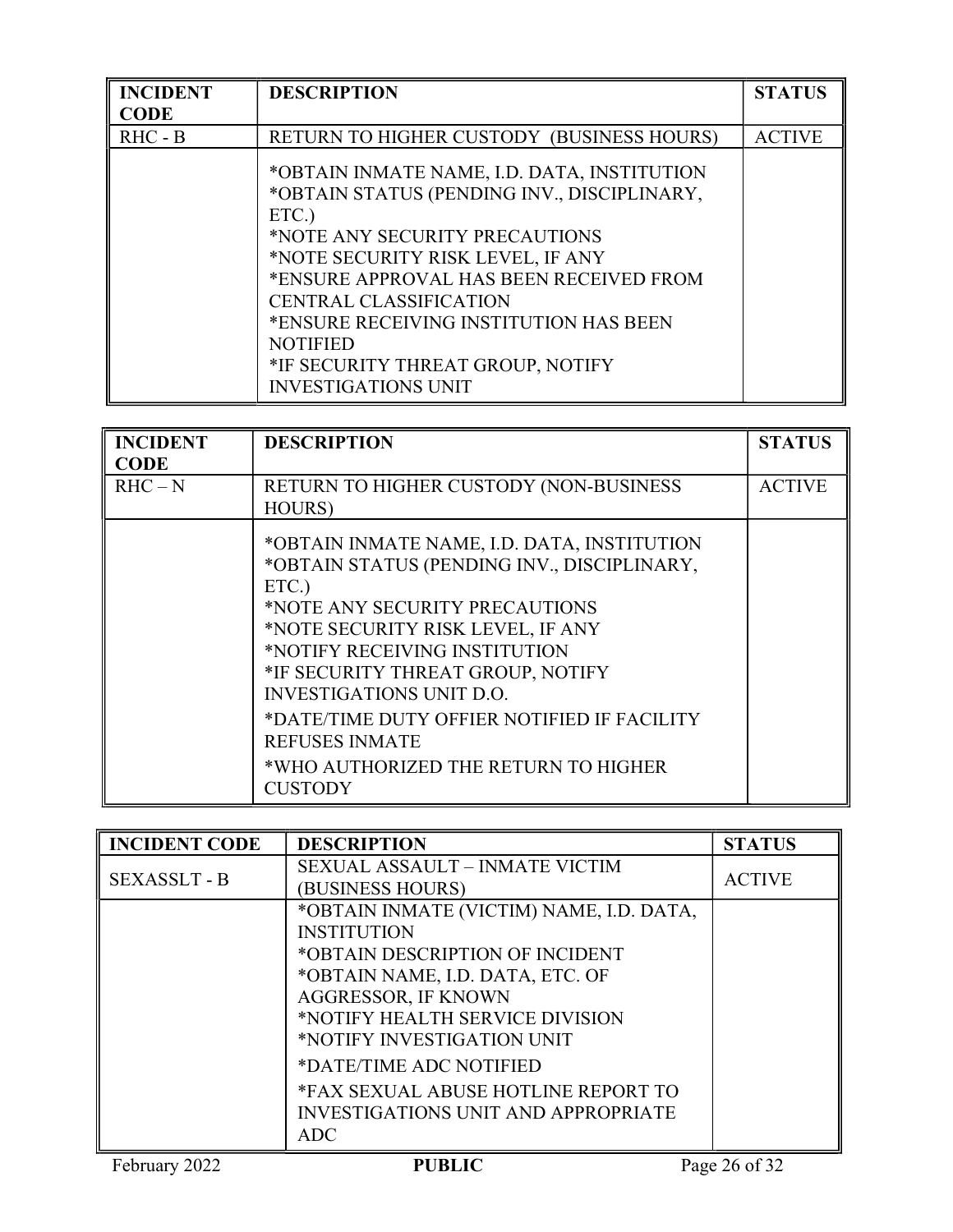| <b>INCIDENT</b>     | <b>DESCRIPTION</b>                                                                                                                                                                                                                                                                                                                                                                                                                                                                     | <b>STATUS</b> |
|---------------------|----------------------------------------------------------------------------------------------------------------------------------------------------------------------------------------------------------------------------------------------------------------------------------------------------------------------------------------------------------------------------------------------------------------------------------------------------------------------------------------|---------------|
| <b>CODE</b>         |                                                                                                                                                                                                                                                                                                                                                                                                                                                                                        |               |
| <b>SEXASSLT - N</b> | SEXUAL ASSAULT - INMATE VICTIM (NON-                                                                                                                                                                                                                                                                                                                                                                                                                                                   | <b>ACTIVE</b> |
|                     | <b>BUSINESS</b> )                                                                                                                                                                                                                                                                                                                                                                                                                                                                      |               |
|                     | *OBTAIN INMATE (VICTIM) NAME, I.D. DATA,<br><b>INSTITUTION</b><br>*OBTAIN DESCRIPTION OF INCIDENT<br>*OBTAIN NAME, I.D. DATA, ETC. OF AGGRESSOR, IF<br><b>KNOWN</b><br>*DATE/TIME DUTY OFFICER NOTIFED<br>*DATE/TIME ADC NOTIFIED (IF DIRECTED BY DUTY<br>OFFICER)<br>*NOTIFY HEALTH SERVICE DUTY OFFICER (IF<br>DIRECTED BY DUTY OFFICER)<br>*NOTIFY INVESTIGATION UNIT DUTY OFFICER<br>*FAX SEXUAL ABUSE HOTLINE REPORT TO THE<br><b>INVESTIGATIONS UNIT AND THE APPROPRIATE ADC</b> |               |

| <b>INCIDENT</b><br><b>CODE</b> | <b>DESCRIPTION</b>                                                                                                                                                                                                                                                                                                                                                                                                                                                                                                                                                                                                                                                                                                                                 | <b>STATUS</b> |
|--------------------------------|----------------------------------------------------------------------------------------------------------------------------------------------------------------------------------------------------------------------------------------------------------------------------------------------------------------------------------------------------------------------------------------------------------------------------------------------------------------------------------------------------------------------------------------------------------------------------------------------------------------------------------------------------------------------------------------------------------------------------------------------------|---------------|
| <b>SIB</b>                     | SELF INJURIOUS BEHAVIOR/THREATS TO HARM<br><b>ONESELF</b>                                                                                                                                                                                                                                                                                                                                                                                                                                                                                                                                                                                                                                                                                          | <b>ACTIVE</b> |
|                                | *AFFECTED FACILITY<br>*NAME/COMMITMENT NUMBER OF INMATE<br>*TYPE OF COMMITMENT (I.E., CIVIL, 52A)<br>*BREIF DESRIPTION OF EVENT<br>*MEDICAL TREATMENT RECEIVED (I.E AT<br><b>FACILITY OR OUTSIDE HOSPITAL</b><br>*DATE/TIME SUPERINTENDENT NOTIFIED<br>*DATE/TIME DUTY OFFICER NOTIFIED (DURING<br><b>NON-BUISNESS HOURS</b><br>*DATE/TIME ADC NOTIFIED (IF DIRECTED BY<br><b>DUTY OFFICER)</b><br>*DATE/TIME DEPUTY COMMISSIONER OF PRISONS<br>NOTIFED (IF DIRECTED BY DUTY OFFICER)<br>*DATE/TIME HEALTH SERVICES NOTIFIED (NON-<br>BUSINESS HOURS ONLY IF DIRECTED BY DDO AND<br><b>OUTSIDE HOSPITAL IS REQUIRED)</b><br>*NOTIFY PUBLIC AFFAIRS<br>*MEDICAL OR MENTAL HEALTH STAFF<br>DETERMINING INCIDENT AS SELF INJURIOUS<br><b>BEHAVIOR</b> |               |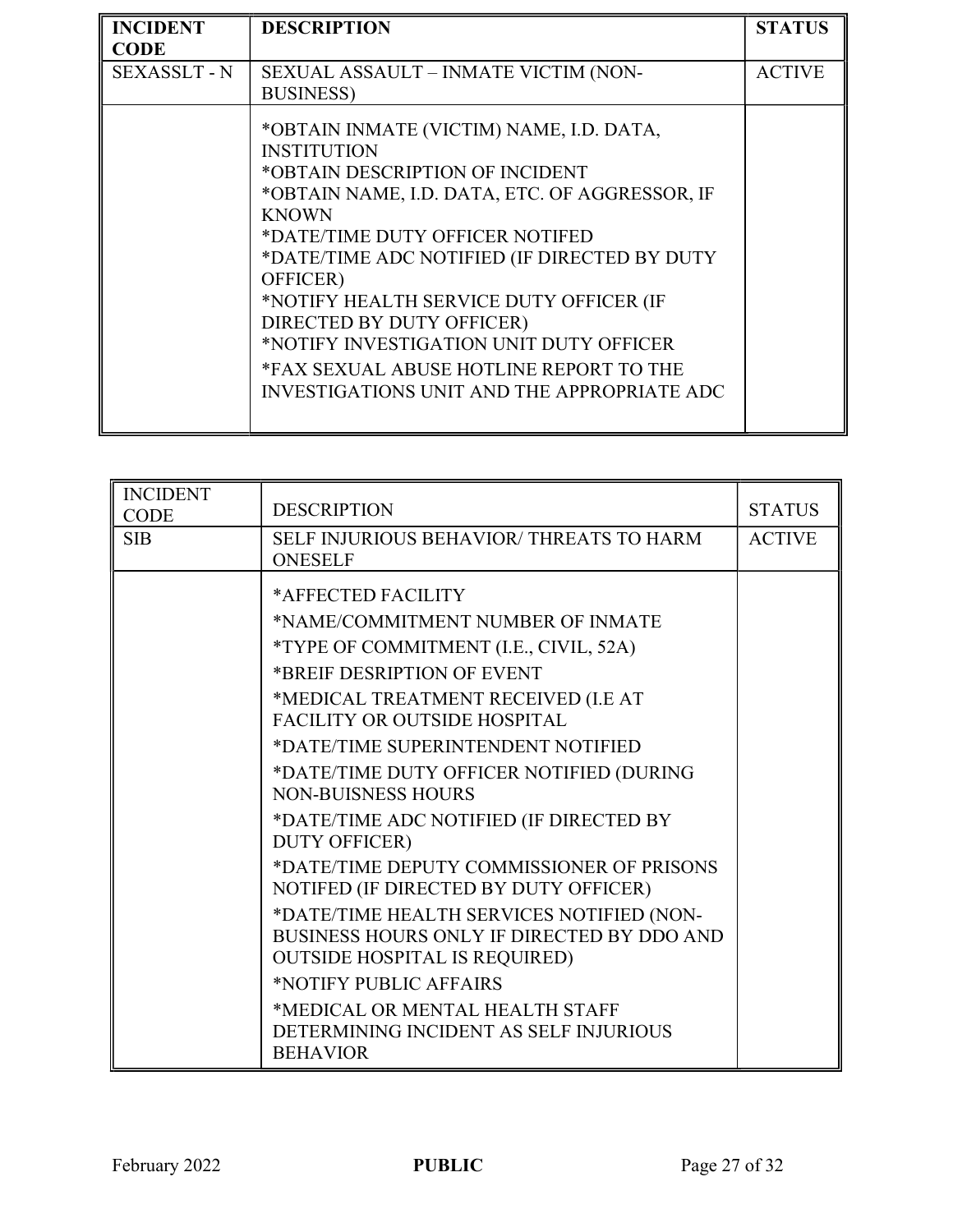| <b>INCIDENT</b> | <b>DESCRIPTION</b>                         | <b>STATUS</b> |
|-----------------|--------------------------------------------|---------------|
| <b>CODE</b>     |                                            |               |
| $SUI - Q$       | <b>SUICIDE</b>                             | <b>ACTIVE</b> |
|                 | *AFFECTED FACILITY                         |               |
|                 | *NAME/COMMITMENT NUMBER OF INMATE          |               |
|                 | *TYPE OF COMMITMENT (I.E. CIVIL, 52A)      |               |
|                 | *BRIEF DESCRIPTION OF EVENT                |               |
|                 | *MEDICAL TREATMENT RECEIVED (I.E., AT      |               |
|                 | FACILITY OR OUTSIDE HOSPITAL)              |               |
|                 | *DATE/TIME SUPERINTENDENT NOTIFIED         |               |
|                 | *DATE/TIME ADC NOTIFIED                    |               |
|                 | *DATE/TIME DEPUTY COMMISSIONER OF PRISONS  |               |
|                 | <b>NOTIFIED</b>                            |               |
|                 | *DATE/TIME INSTITUTION STAFF NOTIFIED      |               |
|                 | <b>MEDICAL EXAMINER</b>                    |               |
|                 | *DATE/TIME INSTITUTION STAFF NOTIFIED      |               |
|                 | <b>DISTRICT ATTORNEY</b>                   |               |
|                 | *DATE/TIME INSTITUTION STAFF NOTIFIED      |               |
|                 | EMERGENCY CONTACT (NEXT OF KIN)            |               |
|                 | *DATE/TIME DUTY OFFICER NOTIFIED (NON-     |               |
|                 | <b>BUSINESS HOURS ONLY)</b>                |               |
|                 | *DATE/TIME HEALTH SERVICES DUTY OFFICER    |               |
|                 | NOTIFIED (NON-BUSINESS HOURS)              |               |
|                 | *DATE/TIME DIRECTOR OF LEGISLATIVE AFFAIRS |               |
|                 | <b>NOTIFIED</b>                            |               |
|                 | *DATE/TIME PUBLIC AFFAIRS NOTIFIED         |               |

| <b>INCIDENT</b> | <b>DESCRIPTION</b>                          | <b>STATUS</b> |
|-----------------|---------------------------------------------|---------------|
| <b>CODE</b>     |                                             |               |
| $UOF - O$       | USE OF FORCE/CHEMICAL AGENTS, FIREARMS, K-9 | <b>ACTIVE</b> |
|                 | <i>*TYPE OF INCIDENT</i>                    |               |
|                 | *AFFECTED FACILITY                          |               |
|                 | *BRIEF DESCRIPTION OF EVENT                 |               |
|                 | *NAME/TITLE OF STAFF INVOLVED               |               |
|                 | *NAME/COMMITMENT NUMBER OF INMATES          |               |
|                 | <b>INVOLVED</b>                             |               |
|                 | *INJURIES RECEIVED                          |               |
|                 | *MEDICAL TREATEMENT RECEIVED (I.E., AT      |               |
|                 | FACILITY OR OUTSIDE HOSPITAL)               |               |
|                 | *DATE/TIME SUPERINTENDENT NOTIFIED          |               |
|                 | *DATE/TIME ADC NOTIFIED (IF DIRECTED BY     |               |
|                 | <b>DUTY OFFICER)</b>                        |               |
|                 | *DATE/TIME DUTY OFFICER NOTIFIED (NON-      |               |
|                 | <b>BUSINESS HOURS ONLY)</b>                 |               |
|                 | *DATE/TIME HEALTH SERVICES DUTY OFFICER     |               |
|                 | NOTIFIED (IF INJURIES REQUIRE OUTSIDE       |               |
|                 | HOSPITAL TREATMENT)                         |               |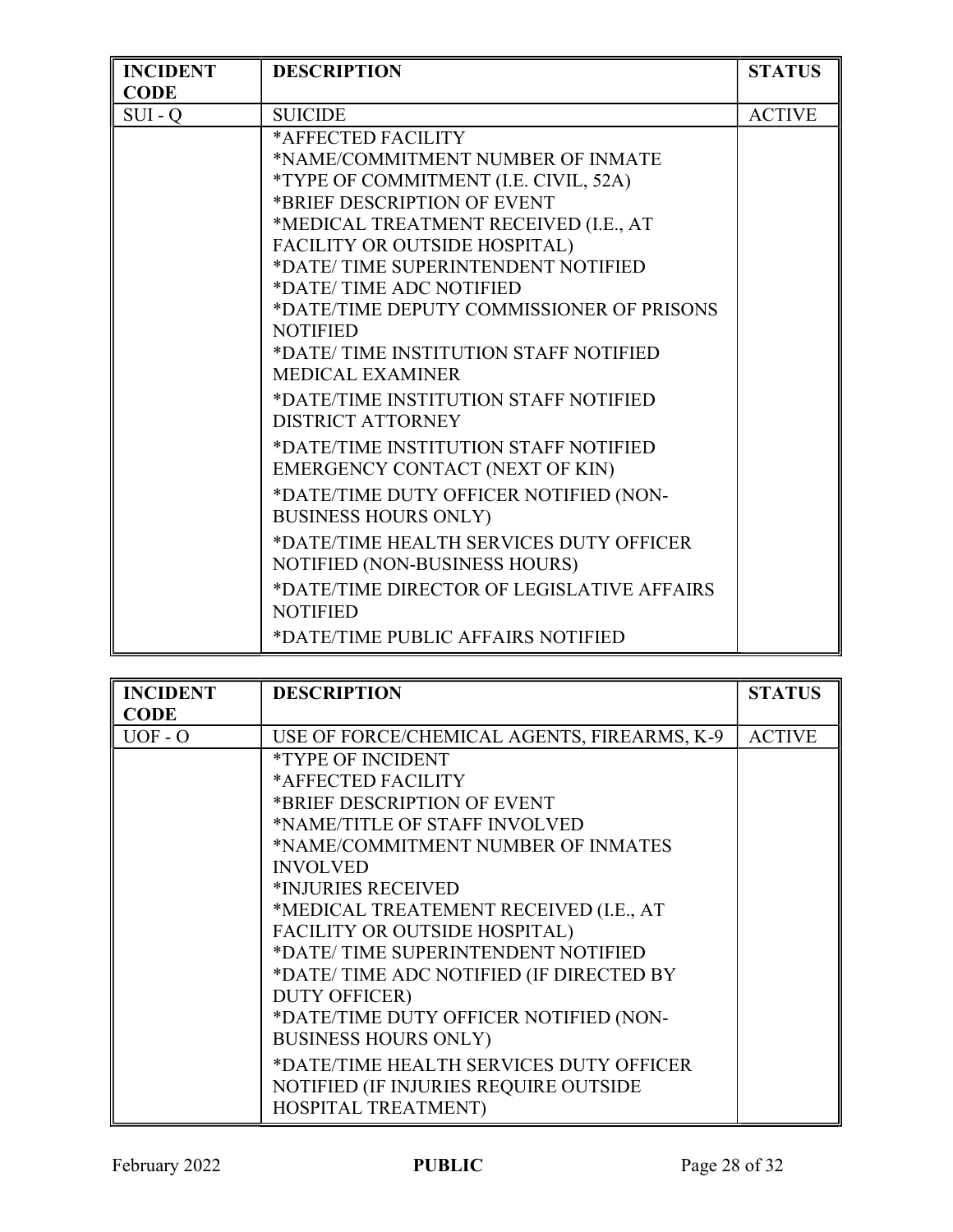| <b>INCIDENT</b>    | <b>DESCRIPTION</b>                        | <b>STATUS</b> |
|--------------------|-------------------------------------------|---------------|
| <b>CODE</b>        |                                           |               |
| <b>WORK CREW -</b> | EMERGENCY WORK CREW REQUEST (NON-BUSINESS | <b>ACTIVE</b> |
| N                  | <b>HOURS</b> )                            |               |
|                    | *OBTAIN NAME OF PERSON REQUESTING WORK    |               |
|                    | CREW(S), ALONG WITH PHONE NUMBER AND NAME |               |
|                    | OF AGENCY                                 |               |
|                    | *OBTAIN DESCRIPTION OF EMERGENCY WORK     |               |
|                    | NEEDED TO BE DONE (E.G., NATURE OF WORK,  |               |
|                    | LOCATION, AND LENGTH OF TIME EXPECTED,    |               |
|                    | NUMBER OF INMATES REQUIRED, ETC.)         |               |
|                    | *NOTIFY APPROPRIATE ADC (NORTHERN OR      |               |
|                    | <b>SOUTHERN SECTOR)</b>                   |               |
|                    | *NOTIFY DEPUTY COMMISSIONER OF PRISON     |               |
|                    | DIVISIONS (IF DIRECTED BY ADC)            |               |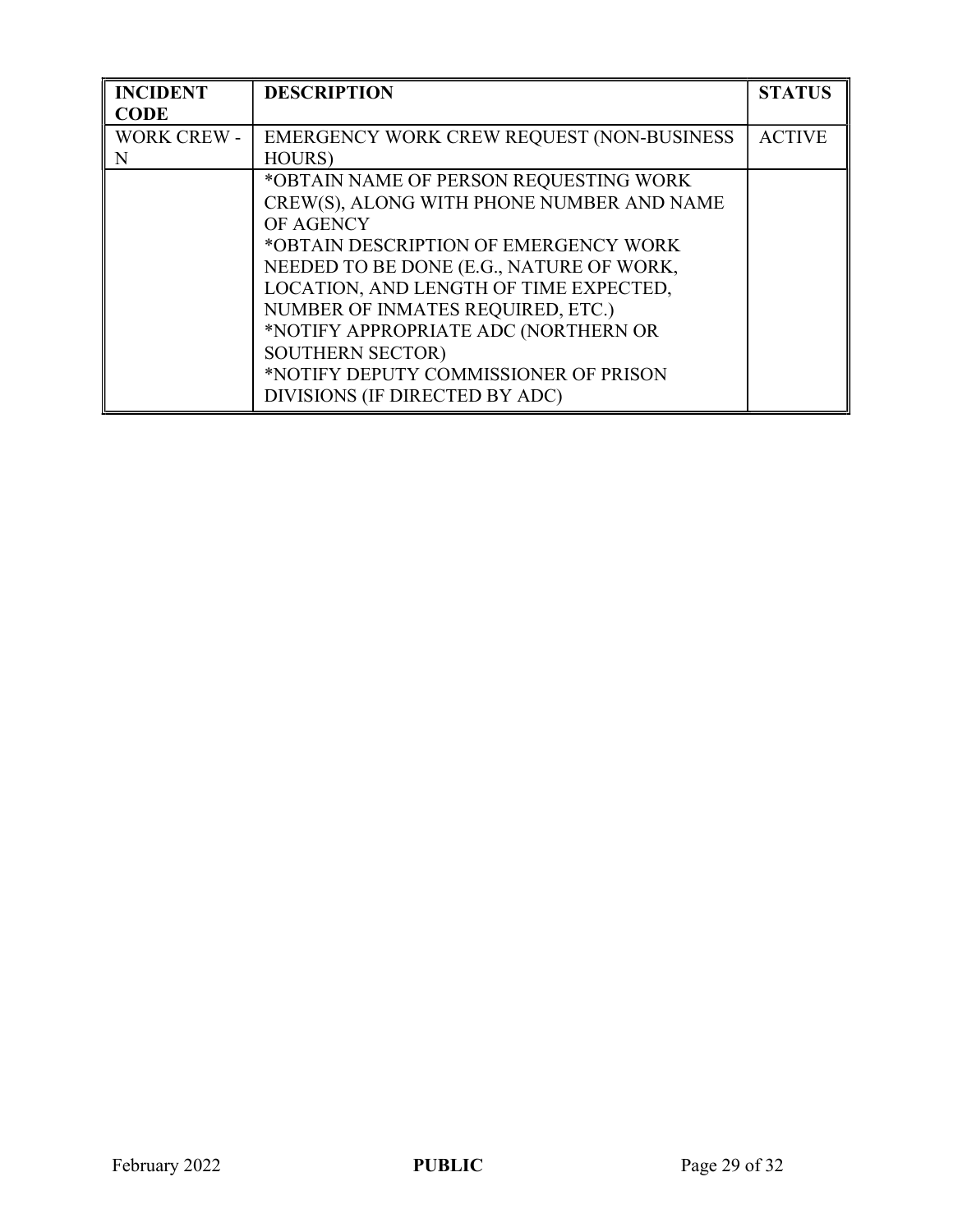#### DEPARTMENT DUTY STATION

### POTENTIAL DISORDERS

### A. Inmate Disturbances/Disorders:

- 1. Insurrections: Inmate disorders, which may include riots, major fights, and/or random property destruction.
- 2. Work Stoppage: Any coordinated effort by a group of inmates to disrupt the orderly running of the institution by refusing to work, or by attempting to persuade other inmates to do the same.
- 3. Dining Hall Boycott: Any coordinated effort by a group of inmates who are refusing to eat, or attempting to persuade other inmates to do the same.
- 4. Demonstrations: Any coordinated effort by a group of inmates to disrupt the orderly running of the institution by openly and publicly displaying or expressing dissent or by attempting to persuade other inmates to do the same. Such incidents can quickly evolve into more severe scenarios, including fights, riots and the destruction of property.
- B. Outside Individual/Group Disturbance: The intrusion of outside individuals or groups intent on the disruption of normal operations or institution security;
- C. Staff Job Action: An employee work stoppage or strike;
- D. Chemical/Biological Contamination: Any known contamination of the air or water either directly at, or within the vicinity of the institution.
- E. Fires: Any large-scale fire that requires outside assistance to contain and extinguish, or that requires the relocation and/or evacuation of inmates and staff for safety and security reasons, especially where severe physical damage to the facility has resulted.
- F. Medical Disasters: Any large-scale medical emergency requiring medical aid is provided to many inmates, visitors, or staff, regardless of the cause of the injuries. The specifics of this plan shall be in accordance with 103 DOC 604.08, Medical Disaster Plans, and UMMS Correctional Services policy, 7.00, Emergency Plan - Disaster.
- G. Terrorist Incident: Any incident perpetrated by an individual or terrorist group, either executed upon the facility directly, or within the surrounding community, whereby the operations and security of the institution, or the safety of inmates, visitors and staff are placed at risk. The nature of such incidents may be varied and could include the disruption of utilities, public services, the destruction of property, or the chemical/biological contamination of air or water.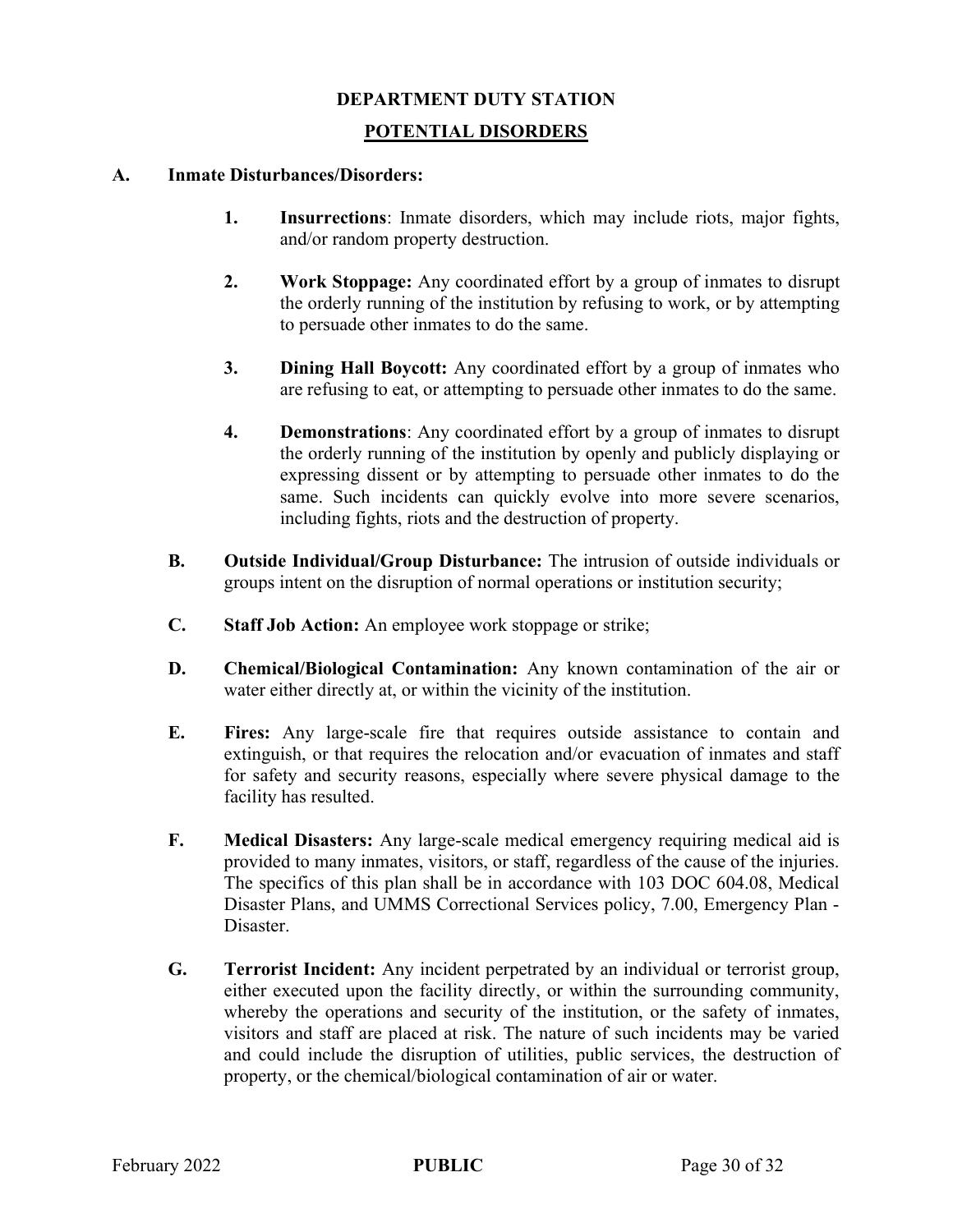# MEMA SUPPORT REQUEST FORM (TEL #508-820-2000) (FAX #508-820-2030)

|                                                                                                                                                                                                                                                               | (Furnished by MEMA)      |                                                                                                                     |  |
|---------------------------------------------------------------------------------------------------------------------------------------------------------------------------------------------------------------------------------------------------------------|--------------------------|---------------------------------------------------------------------------------------------------------------------|--|
|                                                                                                                                                                                                                                                               |                          | <u> 1989 - Andrea Barbara, poeta espainiar político e a continente de la propia de la propia de la propia de la</u> |  |
|                                                                                                                                                                                                                                                               |                          |                                                                                                                     |  |
|                                                                                                                                                                                                                                                               |                          |                                                                                                                     |  |
| TITLE:                                                                                                                                                                                                                                                        |                          |                                                                                                                     |  |
|                                                                                                                                                                                                                                                               |                          |                                                                                                                     |  |
| <b>TYPE OF</b>                                                                                                                                                                                                                                                | DATE &<br><b>TIME OF</b> |                                                                                                                     |  |
| INCIDENT:                                                                                                                                                                                                                                                     | <b>INCIDENT:</b>         |                                                                                                                     |  |
| LOCATION:                                                                                                                                                                                                                                                     |                          |                                                                                                                     |  |
| STATE OF EMERGENCY DECLARED? YES NO NOT AT THIS TIME                                                                                                                                                                                                          |                          |                                                                                                                     |  |
| IF YES, TIME: $\qquad \qquad$                                                                                                                                                                                                                                 |                          |                                                                                                                     |  |
|                                                                                                                                                                                                                                                               |                          |                                                                                                                     |  |
|                                                                                                                                                                                                                                                               |                          |                                                                                                                     |  |
|                                                                                                                                                                                                                                                               |                          |                                                                                                                     |  |
| IF YES, DESCRIBE ASSISTANCE<br>REQUIRED CONTROL CONTROL CONTROL CONTROL CONTROL CONTROL CONTROL CONTROL CONTROL CONTROL CONTROL CONTROL CONTROL CONTROL CONTROL CONTROL CONTROL CONTROL CONTROL CONTROL CONTROL CONTROL CONTROL CONTROL CONTROL CONTROL CONTR |                          |                                                                                                                     |  |
|                                                                                                                                                                                                                                                               |                          |                                                                                                                     |  |
|                                                                                                                                                                                                                                                               |                          |                                                                                                                     |  |
|                                                                                                                                                                                                                                                               |                          |                                                                                                                     |  |
| LOCATION AND POINT OF CONTACT AT SCENE                                                                                                                                                                                                                        |                          |                                                                                                                     |  |
|                                                                                                                                                                                                                                                               |                          |                                                                                                                     |  |
|                                                                                                                                                                                                                                                               |                          |                                                                                                                     |  |
|                                                                                                                                                                                                                                                               |                          |                                                                                                                     |  |
|                                                                                                                                                                                                                                                               |                          |                                                                                                                     |  |